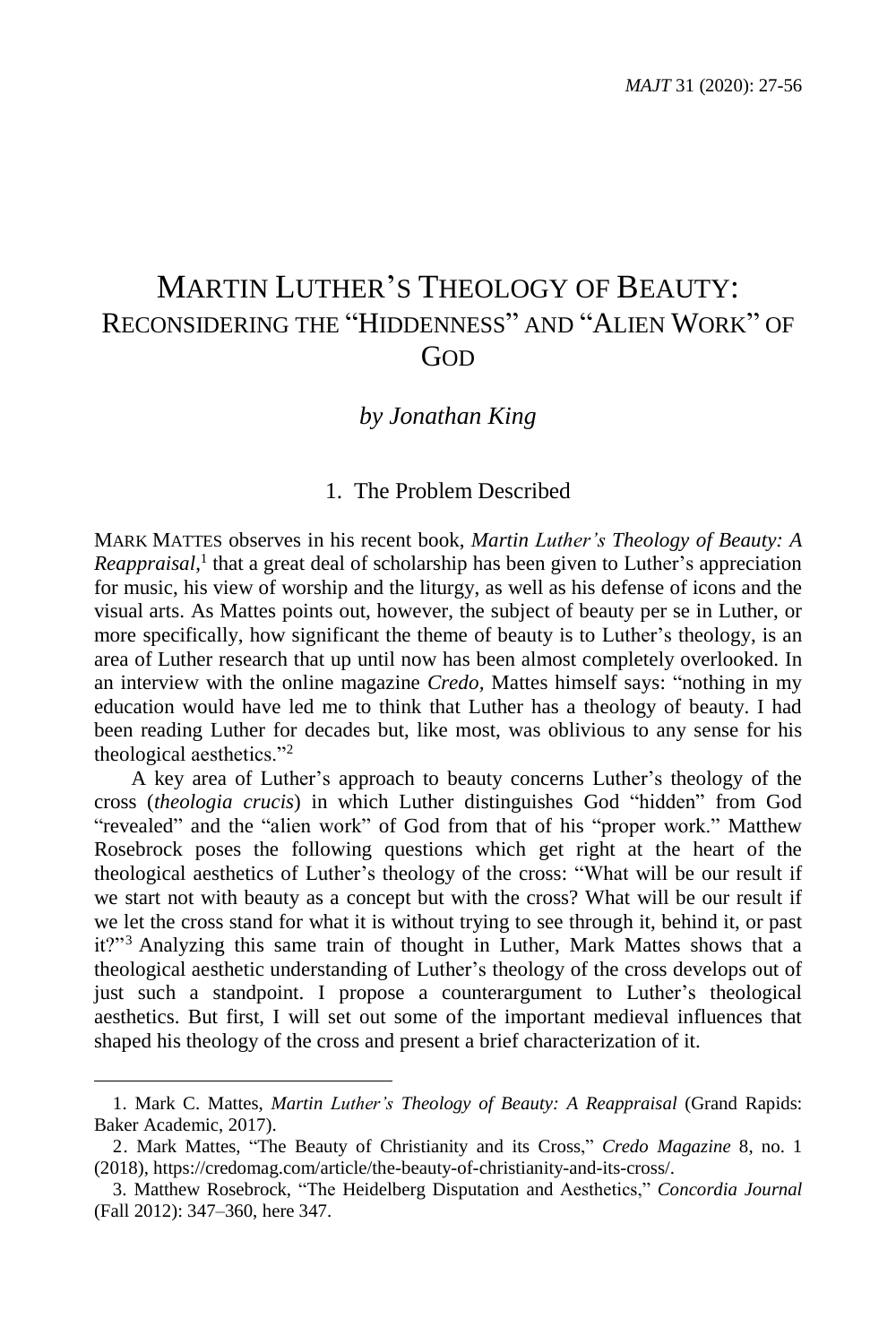### 2. Medieval Influences that Shaped Luther's Theology of the Cross

Particular streams of medieval spirituality greatly influenced Luther, and most critically, in the formation and development of his theology of the cross. I think Mattes gets it exactly right, stating in his book:

Although beauty as such is not a primary locus of [Luther's] work, it bears on his work throughout because he countered an important aspect of medieval spirituality. Medieval spirituality looked to the human disposition of desiring what is attractive as a basis for understanding human salvation. Because Luther evaluates theology through the lens of law and gospel and draws out the ramifications of that doctrine for all of his thinking, medieval views of beauty are reworked in his theology.<sup>4</sup>

Two of the primary medieval streams that influenced Luther are (1) the writings of the French Cistercian abbot of the twelfth century, Bernard of Clairvaux, and (2) the *via moderna* school of scholasticism following the Occamist stream of nominalism. In reference to Bernard of Clairvaux, the aging Luther noted in his 1539 treatise, "Against the Antinomians":

To be sure, I did teach and still teach, that sinners shall be stirred to repentance through the preaching or the contemplation of the passion of Christ. . . . This doctrine is not mine, but Saint Bernard's. What, Saint Bernard? It is the preaching of all of Christianity, of all the prophets and apostles.<sup>5</sup>

In the immediate context, the doctrine to which Luther is referring concerns the paramount law-gospel dynamic to the end "that [sinners] might see the enormity of God's wrath over sin, and learn that there is no other remedy for this than the death of God's son."<sup>6</sup> As Luther, in his early spiritual development, drank in deeply the writings of St. Bernard, the theological insightfulness of the Cistercian regarding God's hiddenness began to take root. Bernard's most famous work—a sermoncommentary on the great love poem of the Bible, the Song of Songs—is where we see Bernard drawing out of the scriptural text the idea of the hiddenness of God.<sup>7</sup> In

<sup>4.</sup> Mattes, *Martin Luther's Theology of Beauty*, 187.

<sup>5.</sup> Martin Luther, *Luther's Works*, ed. J. Pelikan and H.T. Lehmann, 55 vols. (Philadelphia, PA and St. Louis, MO: Concordia and Fortress Press, 1955), 47:110. The critical English translation is hereafter *LW*.

<sup>6.</sup> *LW* 47:110.

<sup>7</sup> . *Bernard of Clairvaux: Essential Writings*, ed. Dennis E. Tamburello (New York: Crossroad Publishing, 2000), 104. The editor notes here: "Bernard began writing these sermons in 1135 and continued to work on them until his death in 1153. He wrote eighty-six sermons and only made it to the beginning of the third chapter of the Song. It ended up taking two other monks to finish the work that Bernard had begun."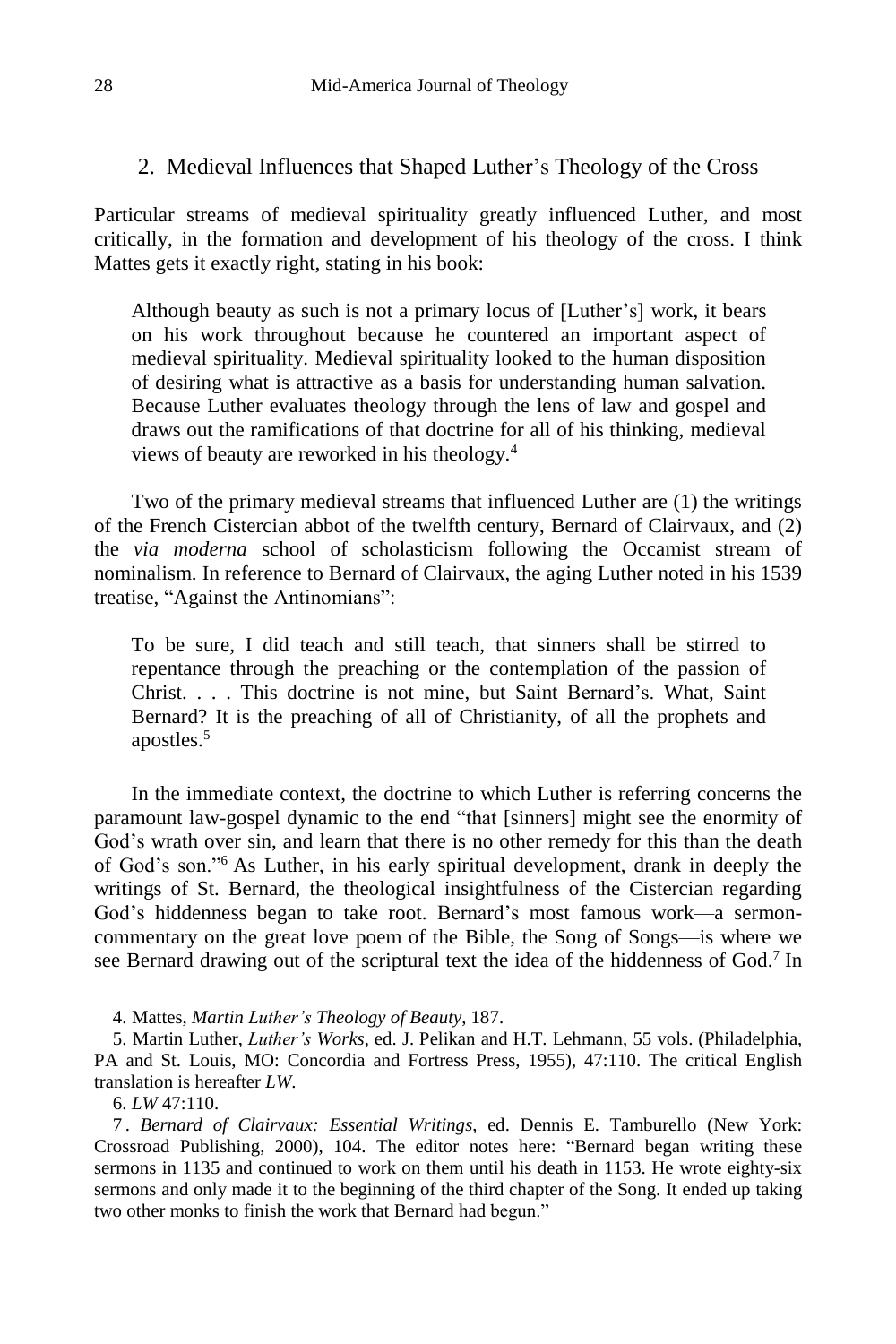his Sermon on the Canticle (SC) 56 in reference to Song 2:9, which speaks of the lover standing behind the wall, Bernard perceives the deeper meaning as referring to God's hiddenness in Christ, recalling Isaiah 45:15: "Truly, you are a God who hides himself, O God of Israel, the Savior." In what we might refer to as a Christotelic sense, Bernard writes: "His standing behind the wall then means that his prostrate weakness was manifested in the flesh, while that which stood erect in him was as it were hidden behind the flesh: the 'manifest man' and 'the hidden God' are indeed one and the same." <sup>8</sup> For Bernard, the lover behind the wall is allegorical of God as hidden in the crucified Christ. Even though Christ is "broken in body, he stands upright as God by the power of his divinity." <sup>9</sup> Likewise in SC 61 in reference to Song 2:14, which speaks of the beloved in the "clefts of the rock," Bernard explains this as picturing the wounds of Christ and cites Exodus 33:22ff. in drawing the comparison between Moses in the clefts of the rock who was permitted to see the backside of God and Christ being "sweet on the cross."<sup>10</sup> Bernard highlights this same kind of hiddenness once again in SC 62 in which he writes: "Let him place before him Jesus and him crucified, that without effort on his part he may dwell in those clefts of the rock at whose hollowing he has not labored."<sup>11</sup>

The imprint of Bernard's influence on Luther regarding the dialectic between God's own work and God's alien work had already become evident during the time of his first set of lectures on the Psalms, given from 1513–15. Commenting on Psalm 119:45, Luther puts things in a way that would characterize his later writing on the theology of the cross:

He crucifies and kills, so that he may revive and glorify. Thus he does a work that is foreign to him so that he may do his own work (Isa. 28:21). As blessed Bernard correctly said, the divine consolation is delicate and is not given to those who grant access to an alien one. Therefore you must be . . . found entirely in the cross and judgments on the old man if you want to walk at large according to the new man.<sup>12</sup>

Another aspect of bernardine influence is evidenced in Luther's concern with faith that is not based on an appeal to philosophical reasoning and rationalism, but tied rather to one's experience and qualified above all by the Word of God. In this regard, a historical parallel can be seen between Bernard's battle with his

<sup>8.</sup> Franz Posset, *Pater Bernhardus: Martin Luther and Bernard of Clairvaux* (Kalamazoo, MI: Cistercian Publications, 1999), 249.

<sup>9.</sup> Posset, *Pater Bernhardus*, 249.

<sup>10.</sup> Posset, *Pater Bernhardus*, 250.

<sup>11.</sup> Posset, *Pater Bernhardus*, 251. Posset then adds: "A little later in his sermon [Bernard] asked: 'What greater cure for the wounds of conscience and for purifying the mind's acuity [is there] than to persevere in meditation on the wounds of Christ?'"

<sup>12.</sup> *LW* 11:451.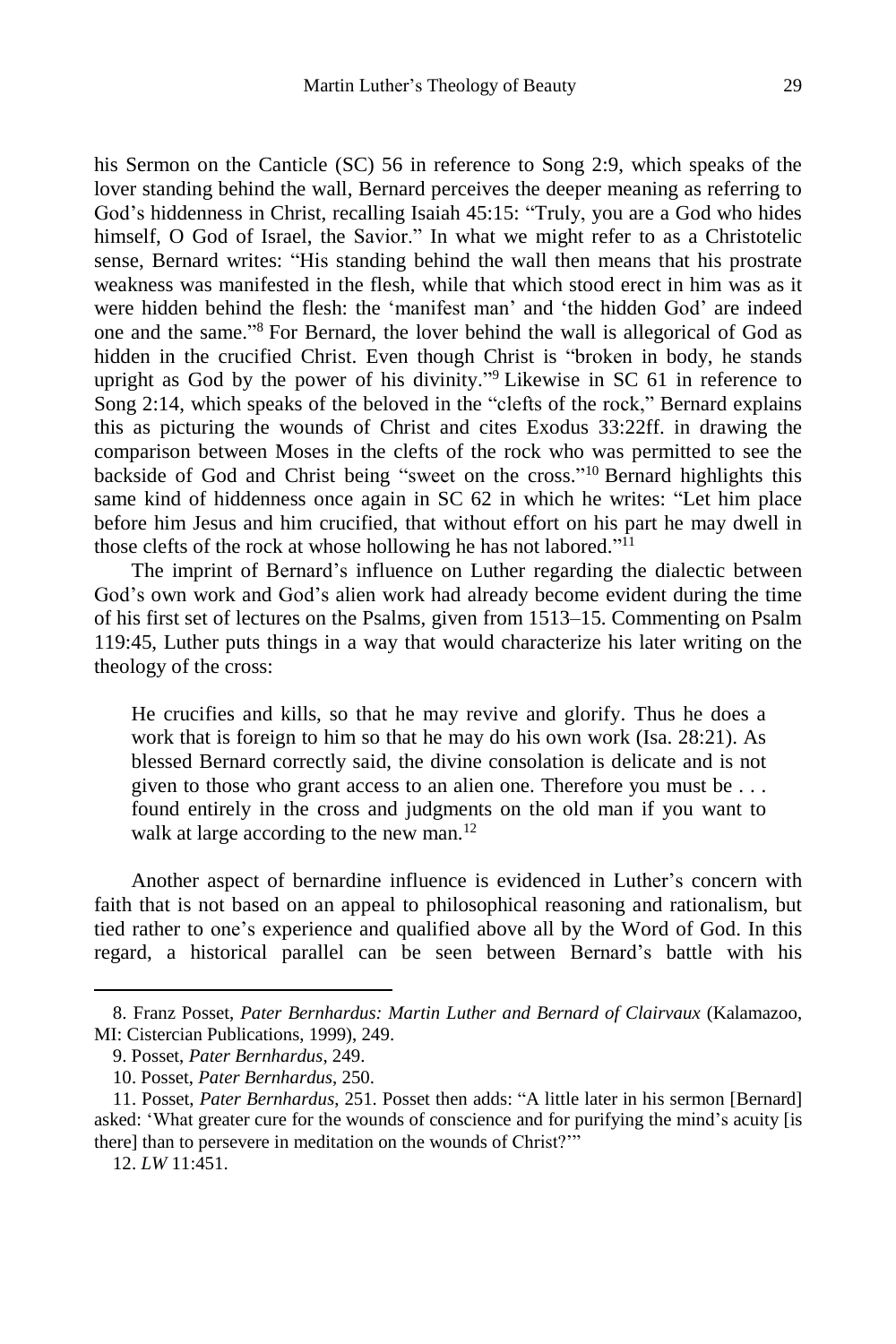contemporary, Abelard, while for Luther, it was his aversion to the scholasticphilosophical tradition in theology. In rejecting the scholastic-philosophical tradition in theology, Luther insisted that all theology should be derived from the wellspring of the Scriptures. "It is better to drink directly from the source than to drink from the stream that comes from it," states Luther.<sup>13</sup> All of this was reinforced in young Luther's life as a student at Erfurt University (1501–1505), pursuing his bachelor's and then master's degree in the liberal arts where he received concentrated teaching in the humane letters. Erfurt's curricula included the study of the important works of Aristotle, Lombard's *Sentences*, *studia generalia* taught by mendicant order theology professors, and of particular notoriety, the *via moderna* school of scholasticism following the Occamist stream of nominalism, which arose in the latter half the fourteenth century.<sup>14</sup>

Regarding the nominalist training Luther received, Heiko Oberman notes: "the philosophers in Erfurt's arts faculty had done more than arm him with weapons to defend himself; they had also provided him with concepts that were to become essential to the Reformation."<sup>15</sup> Two ideas that bear importance in Luther's spiritual development merit calling out. The first idea is that "reason" is subordinated to experience. Implicit here is the point that experiential reality takes precedence for the perception of the world over all ideological speculation (*speculatio*). The second idea is that where any matter pertaining to man's salvation is concerned, the revelation of God's Word is the sole foundation. Thus, both reason and experience function only to confirm Scripture and serve in a ministerial capacity, not a magisterial one. "These nominalist principles," Oberman continues, "attained great significance in the context of Reformation theology: God's world, reason, and experience belong together the same way as do God's salvation, Scripture, and faith."<sup>16</sup> Moreover, what nominalism sought to establish is that all claims of reason be validated or qualified by real experience and not simply by natural reasoning powers or philosophical knot-untying. "Just as it rejected metaphysics to establish physics," writes Heiko Oberman, "so nominalism ventured to strip theology of her distorting meta-theological shackles, with the result that the Scriptures and the prior

<sup>13.</sup> Martin Luther, *Luthers Werke Kritische Gesamtausgabe*, ed. J.K.F. Knaake and G. Kawerau et al (Weimar: H.H. Böhlau, 1883), 50:520, 3, quoted in Franz Posset, *Luther's Catholic Christology: According to his Johannine Lectures of 1527* (Milwaukee, WI: Northwestern Publishing House, 1988), 117. The critical German translation is hereafter *WA*. Posset also cites *WA* 50:657, 1–30.

<sup>14.</sup> The *via moderna* is often contrasted with the *via antiqua*, with the former generally associated with the nominalism of William of Ockham and Gregory of Rimini, and the latter representative of the realist positions of Thomas Aquinas and Duns Scotus. The nominalist view is understood here as a denial of the real (extramental) existence of universals.

<sup>15.</sup> Heiko A. Oberman, *Luther: Man between God and the Devil*, trans. Eileen Walliser-Schwarzbart (New Haven, CT: Yale University Press, 2006), 119–120.

<sup>16.</sup> Oberman, *Luther: Man between God and the Devil*, 120. See also, Marc Lienhard, "Luther and Beginnings of the Reformation," in *Christian Spirituality: High Middle Ages and Reformation*, ed. Jill Raitt (New York: Crossroad Publishing, 1987), 269–271.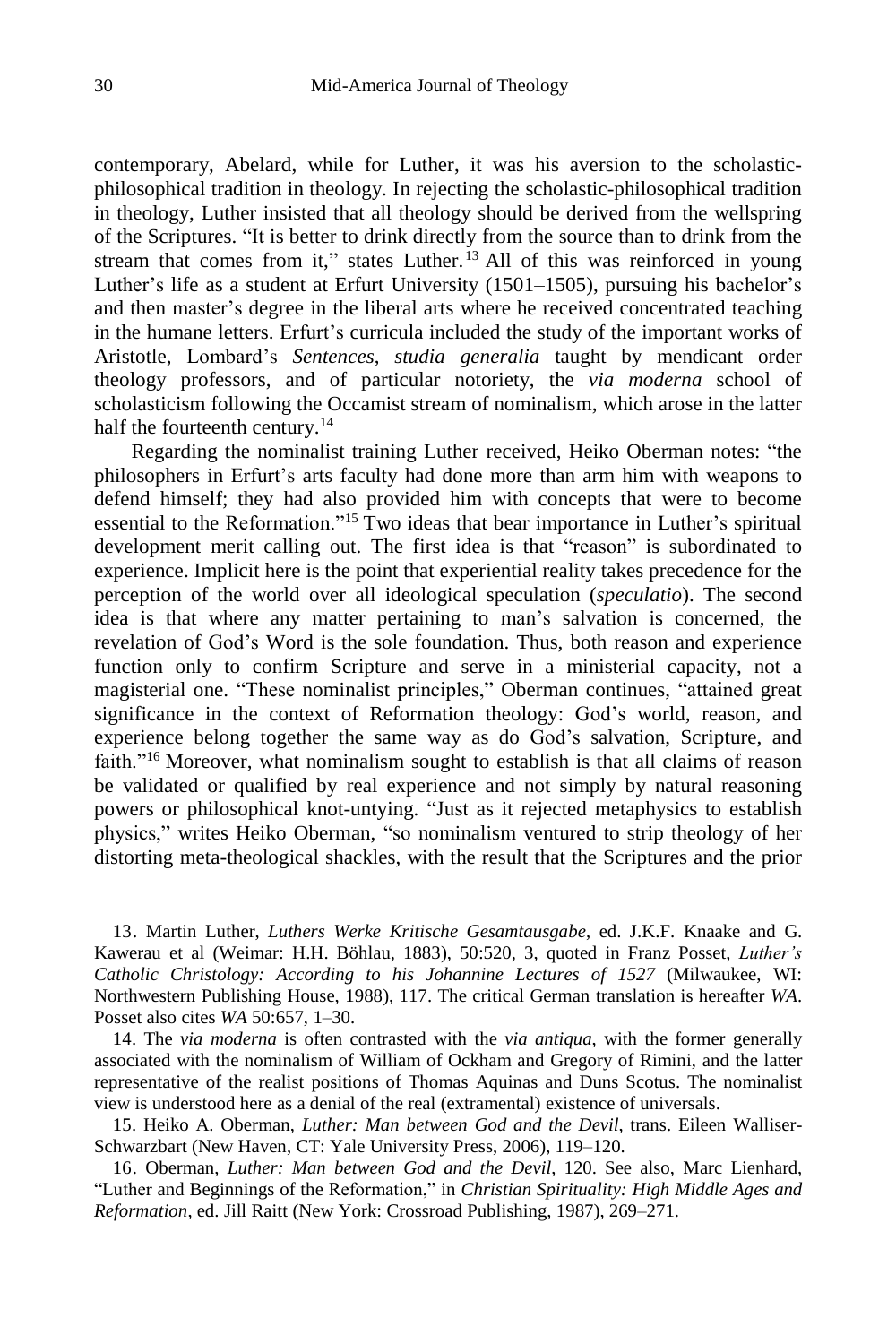decrees of God were emphasized at the expense of natural theology." <sup>17</sup> Luther later realized that attendant by the real experience of faith and humility, it was the authority of Scripture to which our natural powers and intellectual prowess had to submit. So although Luther, later on, reacted against much of the training he received while at Erfurt—namely, the soteriology of the *via moderna* as regards the nominalist understanding of justification and his critique of late medieval scholasticism—that training still served as the seedbed of certain critical elements that would come to define Luther's theology of the cross.

In coming to repudiate the idea of knowing God by way of philosophical speculations about God, Luther came to see that God is known most truly *not* in the kind of wisdom and power as the world would have God make himself known, but in the way God *actually* chose to make himself known. And how did God actually make himself most truly known? While it beggars belief to natural sensibilities, God makes himself most truly known in the humiliation, suffering, and death of his Son on the cross. Out of this confluence of influences, Luther comes to value certain aspects of the common late medieval practice of meditation on the passion of Christ. For one thing, because the practice of meditation on the passion centers on the cross, Luther sees it as spiritually beneficial because it not only engages the intellect it also arrests one at an emotional affective level as one contemplates the sufferings of Christ. Moreover, meditation on the Passion urges one to believe in faith the gospel promise that Christ's sufferings serve to unshackle us from the bondage of our own sin.<sup>18</sup> "The theology of the cross," submits Graham Tomlin, "can therefore in part be seen as a revolt or protest of popular and monastic piety against the dominant privatized speculative theology of late medieval scholasticism." 19

 $\overline{a}$ 

19. Tomlin, "The Medieval Origins of Luther's Theology of the Cross," 29.

<sup>17.</sup> Heiko A. Oberman, *The Dawn of the Reformation: Essays in Late Medieval and Early Reformation Thought* (Grand Rapids: Eerdmans, 1992), 28.

<sup>18.</sup> Graham S. Tomlin, "The Medieval Origins of Luther's Theology of the Cross," *Archiv für Reformationsgeschichte* 89 (1998): 22–40, here 28–29, writes: "Having seen the effect of his own sin on Christ, the meditator is then to pass from Good Friday to Easter Sunday, and believe not just that 'sin cannot remain on Christ since it is swallowed up by his resurrection,' but also that 'his wounds and sufferings are your sins, to be borne and paid by him.'" Here Tomlin quotes Luther's 1519 *Sermon von der Betrachtung des heyligon leydens Christi* and cites *WA* 2:140, 18–19 and *WA* 2:140, 7–8. Following this, Tomlin nicely summarizes Luther's own attitude to meditation on the passion of Christ in relation to common late medieval practice: "Luther therefore quite clearly shows both continuity and discontinuity (at least by about 1518) from the main strands of meditation on the cross in operation in his time. Luther rejects some elements of the traditional practice. Yet he takes up other aspects of the tradition, namely the need for emotional engagement and a sense of the objectivity of what Christ has achieved on the cross. These however emerge reconfigured and reworked. An emotional response is directed not to sorrow for Christ, but for oneself, and the objective work of Christ leads not to the sacraments but to meditation on and thankfulness for God's love and forgiveness" (p. 29).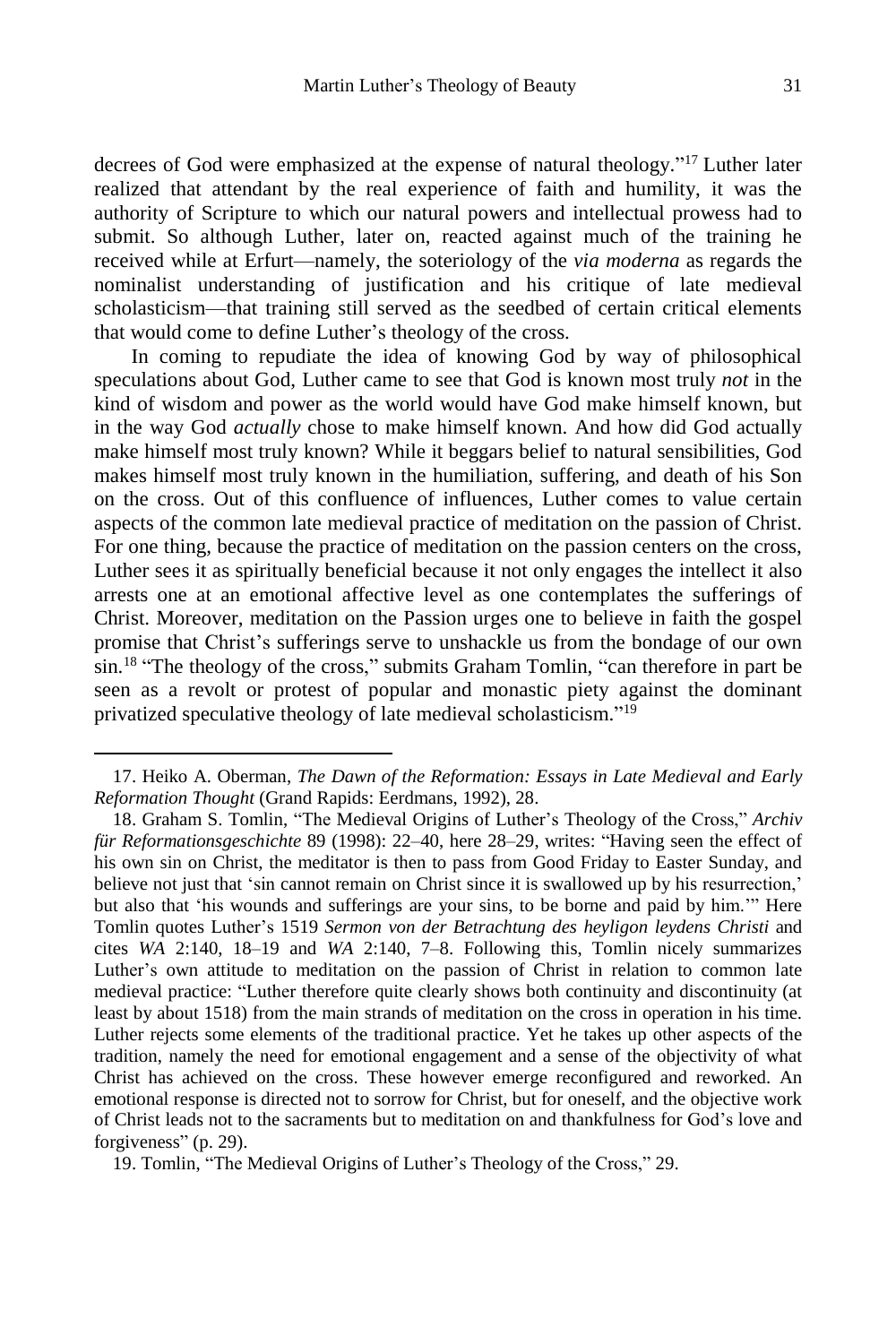#### 3. Characterizing Luther's Theology of the Cross

"What is unique about his speaking of God is that it is never theoretical. . . . There is thus an incomparable concreteness and directness about [this]. There is no mere doctrine of God, but a statement of faith in ever-new variations to the effect that God calls to life, that he judges and pardons his creatures, and takes them again to himself."<sup>20</sup> In those remarks, we have Bernhard Lohse's characterization of Luther's theological convictions, and nowhere are these convictions more reified than in the development of his theology of the cross. What must not be overlooked either are the events and circumstances bearing upon Luther's life leading into and following this period that serve as the crucible in which his convictions concerning the theology of the cross became steel-tempered. Quoting Alister McGrath:

It must never be forgotten that Luther was not speculating about the nature of God in the comfort of a university senior common room: he himself was under threat of death for his theology, and in this very threat he saw a paradigm of the hiddenness of God's self-revelation both in Christ and the Christian life. When Luther speaks of *mors, tribulatio, passio*, and so on, he speaks as one who believed himself to be close to experiencing them in their full terror, and as one who recognized in the grim scene at Calvary the fact that God had worked through such experiences in the past, and would work through them in the future. Thus when Luther insists that faith turns away from outward appearances and clings to God without wavering, the apparent hopelessness and helplessness of his own situation cannot have been far from his mind  $21$ 

By the time Luther had written his *Disputation against Scholastic Theology* of September 4, 1517, he had already condemned in some way or another the entire medieval scholastic tradition. It was the meeting of the Order in Heidelberg in April 1518, however, at which time Luther presented his theology for evaluation by his brethren—what would be subsequently published in August 1518 as his *Explanations of the Ninety-five Theses*. It was this occasion in which Luther contended for the theology represented in his previous *Disputation against Scholastic Theology*. Throughout the theses that Luther put forward in Heidelberg, the indulgence controversy was clearly in the crosshairs of his attack, and the theology of the cross was the main ammunition he used in offense against it. Germane to our discussion here is the question of how we should understand the theology of the cross in relation to the grand transformation of Luther's theology overall? To this question, Bernhard Lohse provides a necessary perspective: "In the

<sup>20.</sup> Bernhard Lohse, *Martin Luther's Theology: Its Historical and Systematic Development*, trans. and ed. by Roy A. Harrisville (Minneapolis, MN: Fortress Press, 1999), 209.

<sup>21.</sup> Alister E. McGrath, *Luther's Theology of the Cross: Martin Luther's Theological Breakthrough* (Malden, MA: Wiley-Blackwell, 1991), 169.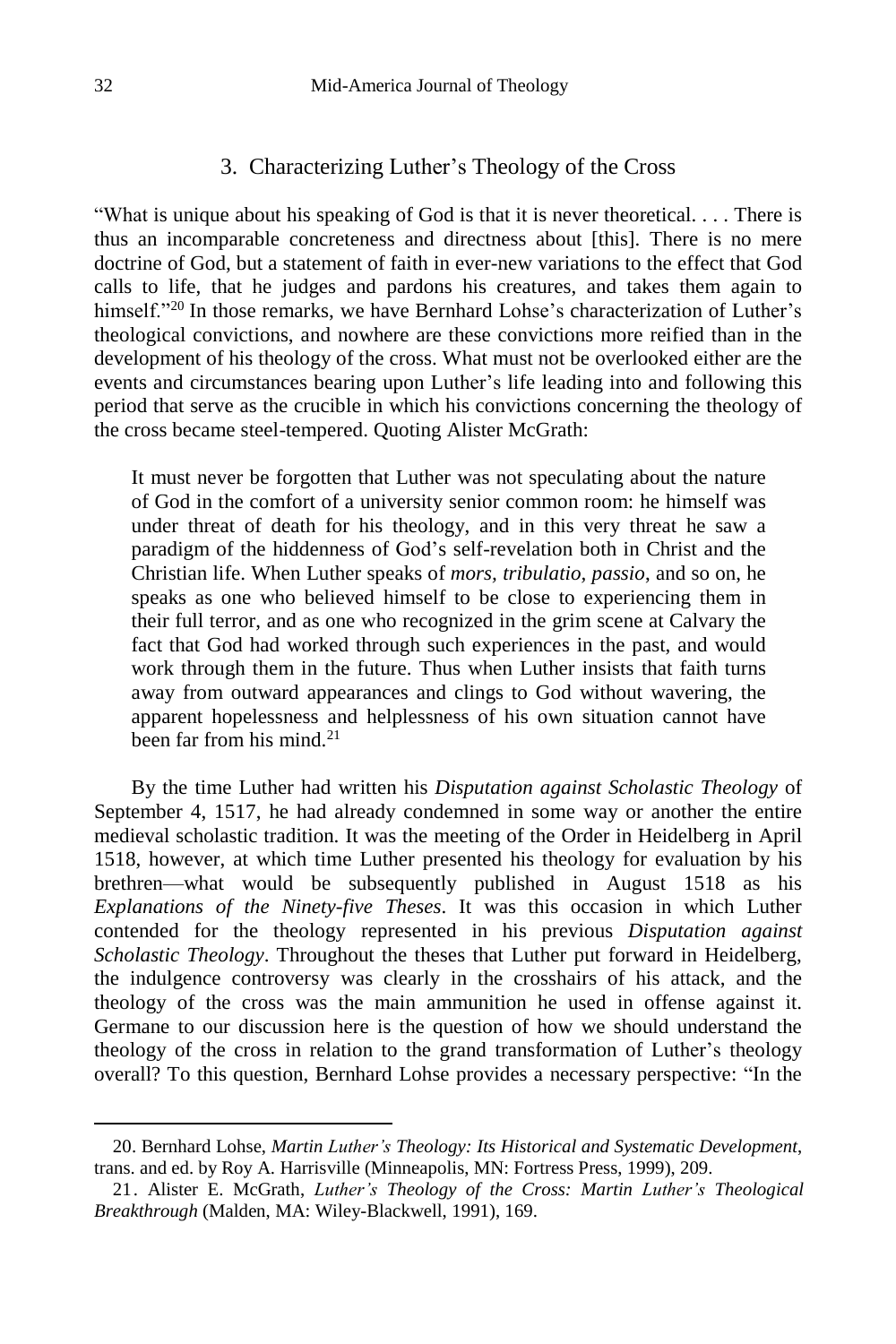dispute with Rome, the *theologia crucis* took on sharp profile, particularly in the *Heidelberg Disputation* but also in the *Explanations of the Ninety-five Theses*. This means that the *theologia crucis* cannot at all be viewed as an early form of Luther's theology, where possible to be dubbed 'pre-Reformation.'"<sup>22</sup> The theology of the cross, in fact, forms the core of Luther's more settled theology, the foundation on which rests so much of his theological development and spiritual maturation. By this period in Luther's life, the soteriological insufficiency of bernardine spirituality had now been thoroughly re-conceived in the theology of the cross.<sup>23</sup>

#### 3.1 Five Signature Traits that Define the Theology of the Cross

Luther's fullest and most cogent exposition of the *theologia crucis* is indeed the *Heidelberg Disputation* presented in May of 1518 in which he sets forth 28 theses. 24 What we also see on this occasion is the critical distinction Luther applies between God's alien work and God's proper work, a distinction that forms essential ingredients in his theology of the cross. Of all of Luther's disputations, this one is the most carefully crafted and ordered. Its lines of argumentation are developed as if between two pillars. Gerhard Forde sets out the through-line of Luther's argument as follows: "So the whole Disputation moves from the question of the law of God to the love of God. The question, we might say, is how we are moved from one to the other. The theology of the cross points out how that comes about. The way from the law of God to the love of God goes through the cross."<sup>25</sup> Starting from the occasion

<sup>22.</sup> Lohse, *Martin Luther's Theology*, 220.

<sup>23.</sup> According to J.E. Vercruysse, "Luther's Theology of the Cross at the Time of the Heidelberg Disputation," *Gregorianum* 57, no. 3 (1976): 523–548, here 524, the only ostensive writings besides the *Heidelberg Disputation* and the *Explanations of the Ninety-five Theses* in which Luther uses the expressions *theologia crucis* and *theologus crucis* are: (1) *The Asterisks of Luther against the Obelisks of Eck*; (2) *Lectures on Hebrews*; and (3) *Commentary on the Psalms*. Vercruysse then notes that the first two texts were also written in the Spring of 1518, just prior to the Heidelberg disputation, and help "delineate the features of Luther's *theologia crucis* at a very definite moment of his evolution." The critical change within Luther, which really began during his first Psalm lectures (*Commentary on the Psalms*, 1513–15) but had by this time become much more defined and confirmed, is best characterized as a progressive shift from a bernardine *spirituality* of the cross perspective to a re-conceived *theology* of the cross perspective. In regard to how much of a factor Bernard's influence plays in its development, we find aspects that Luther does indeed break from, however more relevant for our purposes are those that he clearly retains and incorporates.

<sup>24.</sup> The *Heidelberg Disputation* is found in *LW* 31:39–70. For the historical background to this disputation, see *LW* 31:37–38; and E. G. Schwiebert, *Luther and his Times: The Reformation from a New Perspective* (St. Louis, MO: Concordia Publishing House, 1950), 326–330.

<sup>25.</sup> Gerhard O. Forde, *On Being a Theologian of the Cross: Reflections on Luther's Heidelberg Disputation, 1518* (Grand Rapids: Eerdmans Publishing, 1997), 20–21.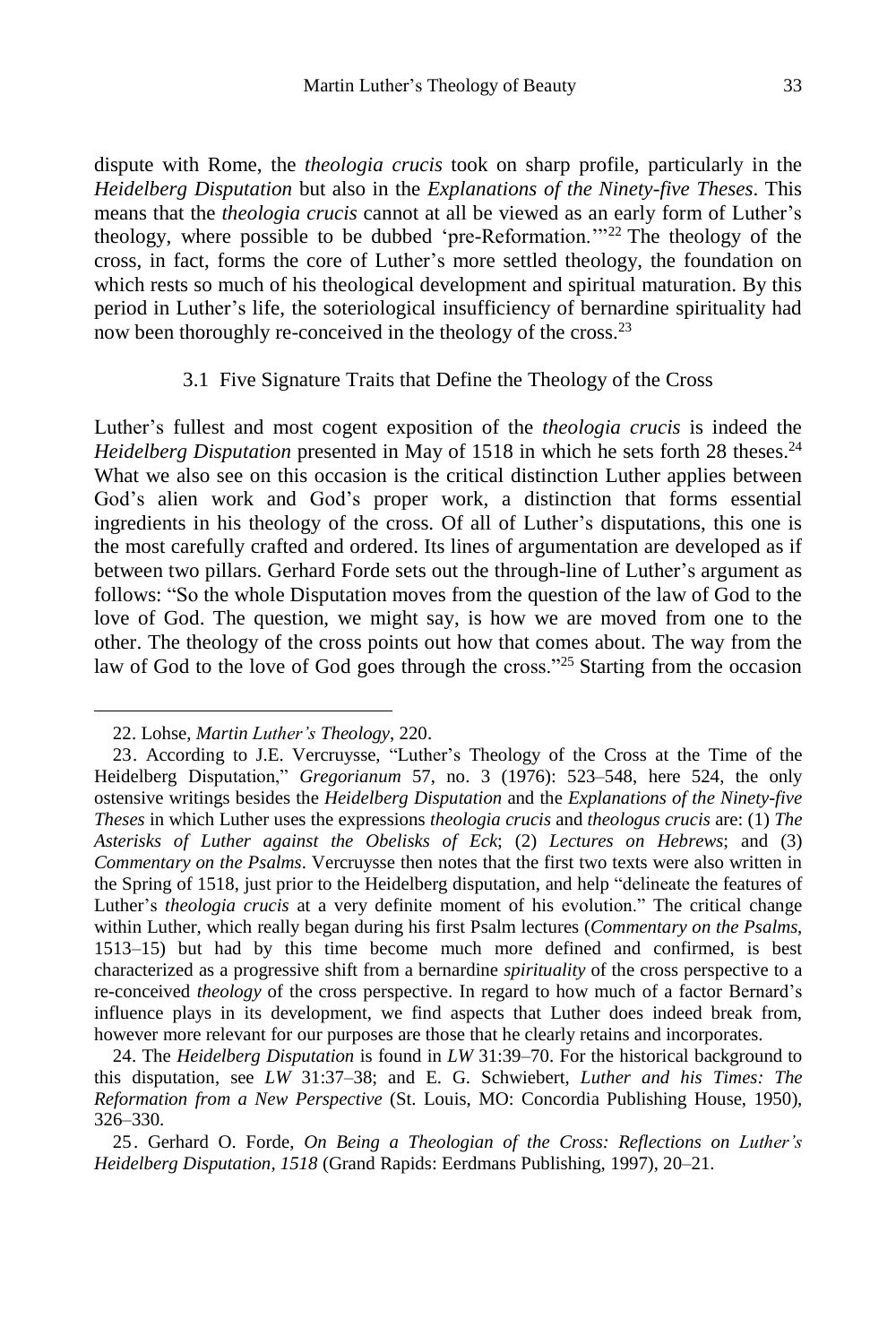of the Heidelberg disputation, Walter von Loewenich analyzes in his book, *Luther's Theology of the Cross*, <sup>26</sup> how the theme of the theology of the cross subsequently develops in Luther's writings. From his study, von Loewenich proposes that, for Luther, the essence of the theology of the cross is qualified by five signature traits. For the discussion following, I appropriate these five signature traits as the critical elements that define the theology of the cross.

# *1. The theology of the cross is a theology of revelation, as opposed to speculation.*

We have already seen how Luther had come to reject the speculative theology of late medieval scholasticism in the scholastic-philosophical tradition. Such speculative philosophical scholasticism is diametrically opposed to the theology of the cross; he refers to it as the theology of glory. In simple terms, then, theology of glory as it relates to this point posits that God's ways can be generally understood by human reason. This negative counterpart to the theology of the cross is evident in Luther's *Lectures on Hebrews*, written in the Spring of 1518. In a margin note on Hebrews 6:13, the Reformer writes: "[I]t is not enough to know God, as a dog knows its master or as the philosophers know the power and the essence of God, as is written in Romans 1. This is, in fact, a sensual, vulgar, and harmful knowledge. It is necessary to know what is God's will and his design."<sup>27</sup> To Luther's mind, scholastic theology represented all reasoning that was man-centered and faithlessly blind, and his contempt for such strongly informed his theology of the cross. Carl Trueman differentiates between the theologian of glory and theologian of the cross as follows: "The 'theologians of glory' . . . are those who build their theology in the light of what they expect God to be like—and, surprise, surprise, they make God to look something like themselves. The 'theologians of the cross,' however, are those who build their theology in the light of God's own revelation of himself in Christ hanging on the cross."<sup>28</sup> Whether a theologian of the cross or a theologian of glory—Luther captures what he means regarding each of these in his memorable remark: "[L]iving, or rather dying and being damned make a theologian, not understanding, reading or speculating."<sup>29</sup>

Again, in Luther's *Explanations of the Ninety-five Theses,* specifically in the final portion of his explanation of thesis 58 concerning the merits of the saints and of Christ, a subtle shift in accent occurs as he moves from speaking about the *theology*

<sup>26.</sup> Walter von Loewenich, *Luther's Theology of the Cross* (Minneapolis, MN: Augsburg Publishing, 1976).

<sup>27.</sup> *WA* 57 (III): 185, 15–19 quoted in Vercruysse, "Luther's Theology of the Cross at the Time of the Heidelberg Disputation," 541.

<sup>28.</sup> Carl R. Trueman, "Luther's Theology of the Cross," *New Horizons* (October 2005), https://opc.org/nh.html?article\_id=2.

<sup>29</sup> . WA 5:163, 28–29 ("Vivendo, immo moriendo et damnando fit theologus, non intelligendo, legendo aut speculando") quoted in McGrath, *Luther's Theology of the Cross*, 152.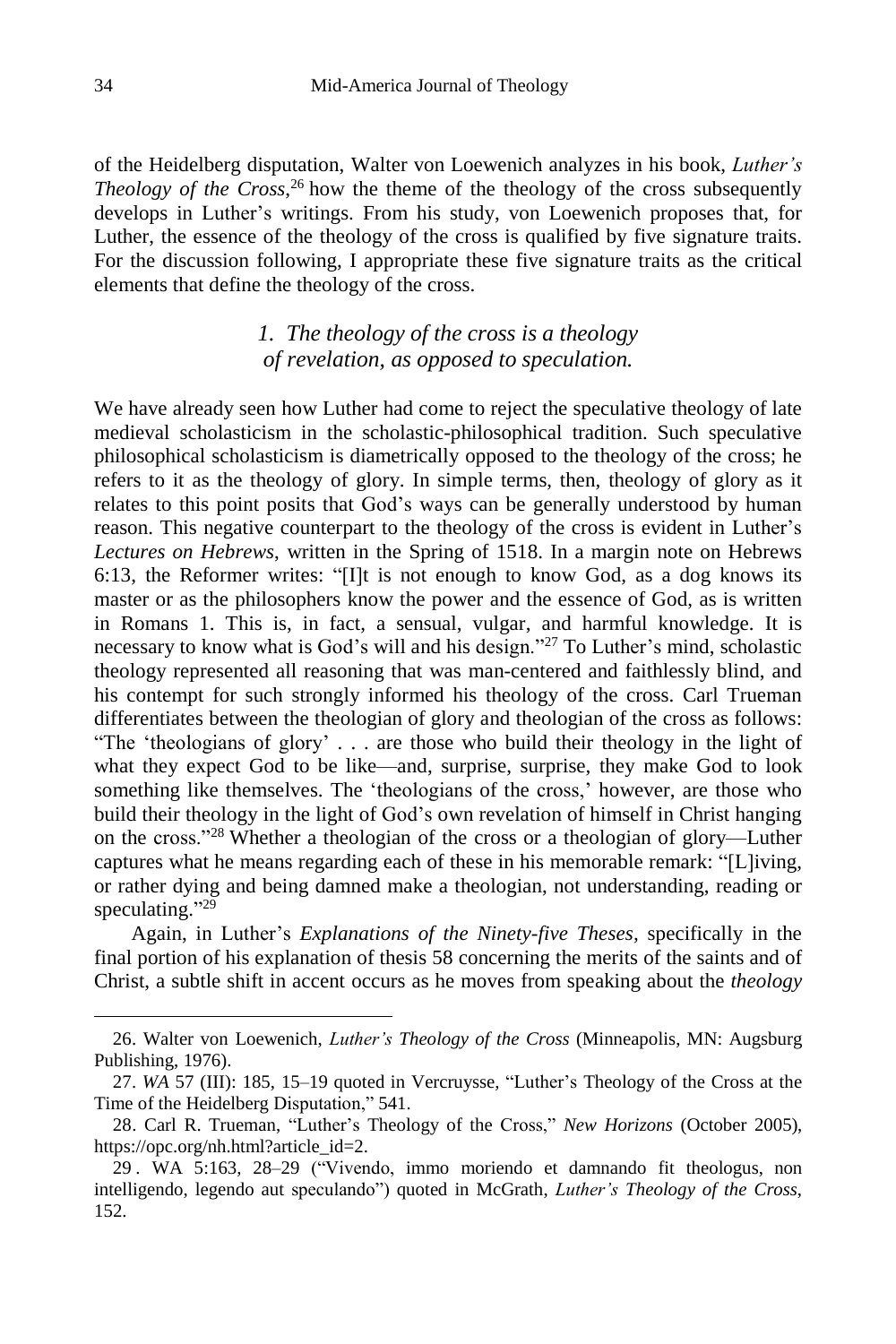of the cross to speaking about the *theologian* of the cross. His target, unsurprisingly, is that "deceiving" scholastic theology with which he now associates the theology of glory. What difference is claimed? For Luther, indulgences offer the theologian of glory escape *from* the cross, while the theologian of the cross escapes *to* the cross. And that's precisely where the gospel must lead one to—the cross. Moreover, for the theologian of glory, divine grace serves only to augment whatever it is that one can do or accomplish based on their own will, perspicacity, and strength. For this very reason, Oberman states, that in regard to the *via moderna* school of scholasticism and the soteriology it promoted, Luther "assails on the grounds of their shameless teaching that reason without the illumination by the Holy Spirit can love God above everything else and secondly because of their teaching that Christ would have earned for the Christians only the first grace."<sup>30</sup>

### *2. God's revelation is indirect and concealed.*

The second signature trait of the theology of the cross has to do with answering how God operates in his work of justifying human beings and regenerating them from out of their opposite state and status of being under his wrath and judgment.<sup>31</sup> Figuring prominently here is arguably Luther's keenest insight lying at the heart of the theology of the cross, namely, the apparent *sub contrario* or principle of contrariety in perceiving the dialectical way of God's working. In his *Lectures on Hebrews*, Luther perceives this principle of contrariety in the dialectic between painful discipline and the fruit of peace and righteousness expressed in Hebrews 12:11. "'Here we find the Theology of the Cross,"" writes Luther, because the fruit of righteousness is 'hidden' by pain like how salvation is 'hidden' by the cross." 32 Remarking on this signature trait, J. E. Vercruysse writes, "Luther record[s] a frequent dialectical way of speaking in the Scriptures, opposing judgment and justice, wrath and grace, death and life, bad and good. In these antagonistic pairs

<sup>30.</sup> Oberman, *The Dawn of the Reformation*, 109.

<sup>31.</sup> See Egil Grislis, "Martin Luther's View of the Hidden God: The Problem of the *Deus Absconditus* in Luther's Treatise *De Servo Arbitrio*," *McCormick Quarterly* 21, no. 1 (November 1967): 81–94, here 87. In contrast to theologians who ascend up a glory route to know God, in thesis 20 of the *Heidelberg Disputation* Luther cites 1 Corinthians 1:21 and 25 to describe the theologian of the cross as one who perceives here down below the "backside" of God (*visibilia et posteriora Dei*) in God's apparent weakness and folly. His use of "backside" (or "hinder parts") recalls, of course, Exodus 33:18–33, where Moses asks to see God's glory.

<sup>32</sup> . James G. Kiecker, "Theologia Crucis et Theologia Gloriae: The Development of Luther's Theology of the Cross," *Wisconsin Lutheran Quarterly* 92, no. 3 (1995): 179–188, here 182, citing *Library of Christian Classics,* vol. 16, *Luther: Early Theological Works,* ed. and trans. by James Atkinson (London: SCM Press, 1962), 233–234.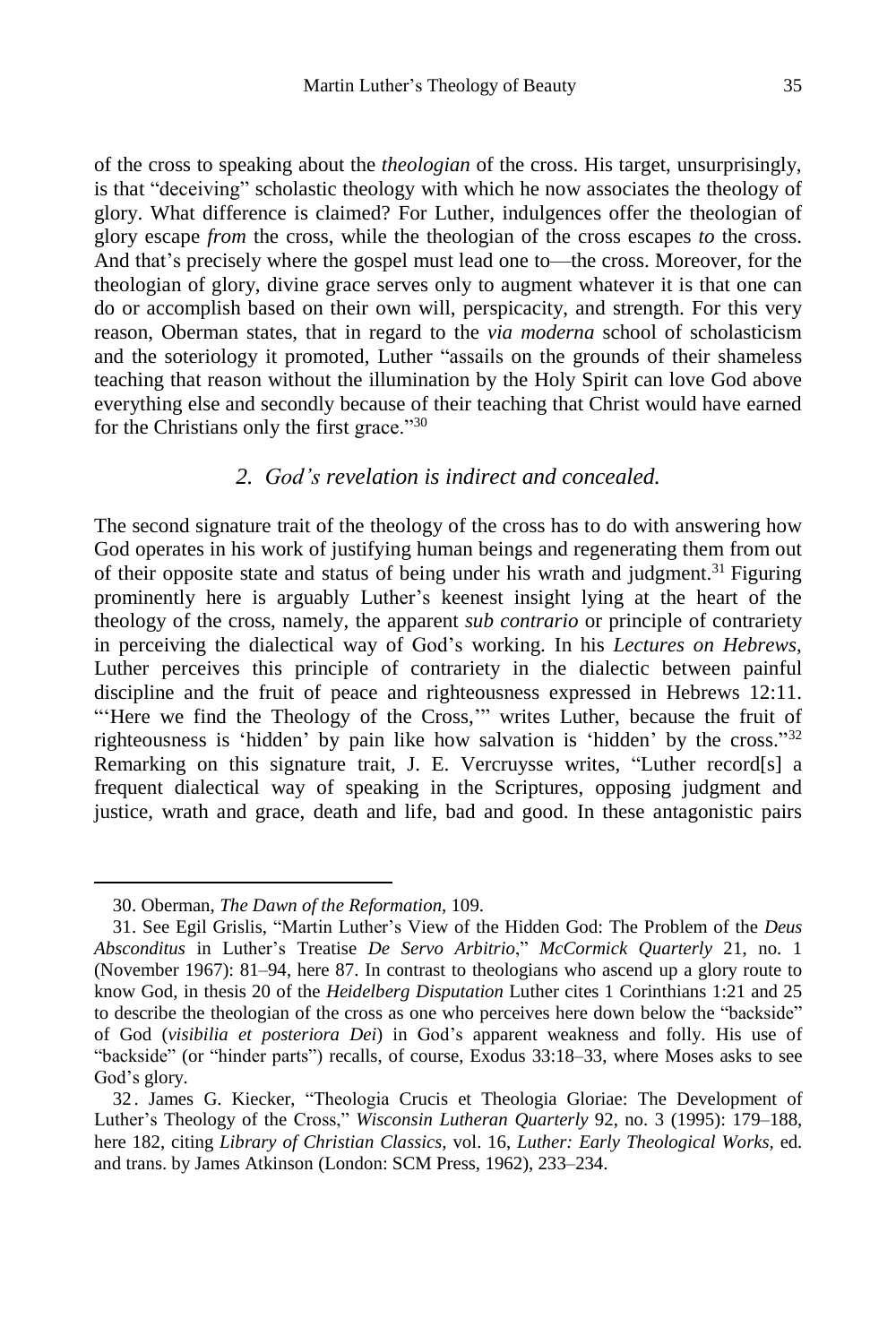expressing acceptance within rejection, he discovers 'the great works of the Lord.'"33 The simple yet perplexing claim insisted by Luther is that God's ways are paradoxical and hidden to human reason, as scripture texts such as 1 Samuel 2:6 and Isaiah 28:21 and 45:15 push us to accept. The Lord's work of killing and bringing to life that 1 Samuel 2:6 talks about, however, needs to be understood in the light of the alien work of the Lord described in Isaiah 28:21. As Vercruysse points out:

This sequence . . . does not correspond to a strict succession in time, but rather to an intimate connection of law and grace in God's acting, which the believer perceives at once. Experiencing the wrath of God in his despair and powerlessness, he sees at the same time grace and mercy coming up. He knows God only in the crucified Christ: God's proper work is concealed in his alien work.<sup>34</sup>

Luther makes this point plainly in thesis 16 of his *Heidelberg Disputation*: "Thus an action which is alien to God's nature (*opus alienum Dei*) results in a deed belonging to his very nature (*opus proprium Dei*): he makes a person a sinner so that he may make him righteous."<sup>35</sup> In this way, a dialectical action takes place in which God hides himself in his alien work of destroying and annihilating the human condition of self-sufficiency and self-centeredness in order that God may reveal himself in his proper work of justifying and recreating that person.

To be sure, the basis of this dialectic between the alien work of God and his proper work is the event and experience of Christ's own passion and death on the cross and subsequent resurrection from the dead. "To the eyes of unbelief," states Carl Trueman, "the cross is nonsense; it is what it seems to be—the crushing, filthy death of a man cursed by God. This is how the unbelieving mind interprets the cross—foolishness to the Greeks and an offense to Jews, depending on whether your chosen sin is intellectual arrogance or moral self-righteousness."<sup>36</sup> Indeed, already in his first set of lectures on the Psalms, Luther's understanding of how God hides himself in his alien work is evidenced in his lengthy meditation on the word *profunde* in Psalm 92:5. Graham Tomlin comments on Luther's exposition as follows:

The 'deepness' of God's thoughts refers to their hiddenness *sub aliena specie.* The passage bristles with paradox, and the sense that God's revelation in Christ was hidden under '*confusio, mors, crux, infirmitas, languor, tenebre et vilitas*.' The passage is typical of much of Luther's tone at this stage in the *Dictata*, and significantly, it is to 1 Corinthians 1:21 that

<sup>33</sup> . Vercruysse, "Luther's Theology of the Cross at the Time of the Heidelberg Disputation," 529.

<sup>34</sup> . Vercruysse, "Luther's Theology of the Cross at the Time of the Heidelberg Disputation," 544.

<sup>35.</sup> *LW* 31:51.

<sup>36.</sup> Trueman, "Luther's Theology of the Cross," https://opc.org/nh.html?article\_id=2.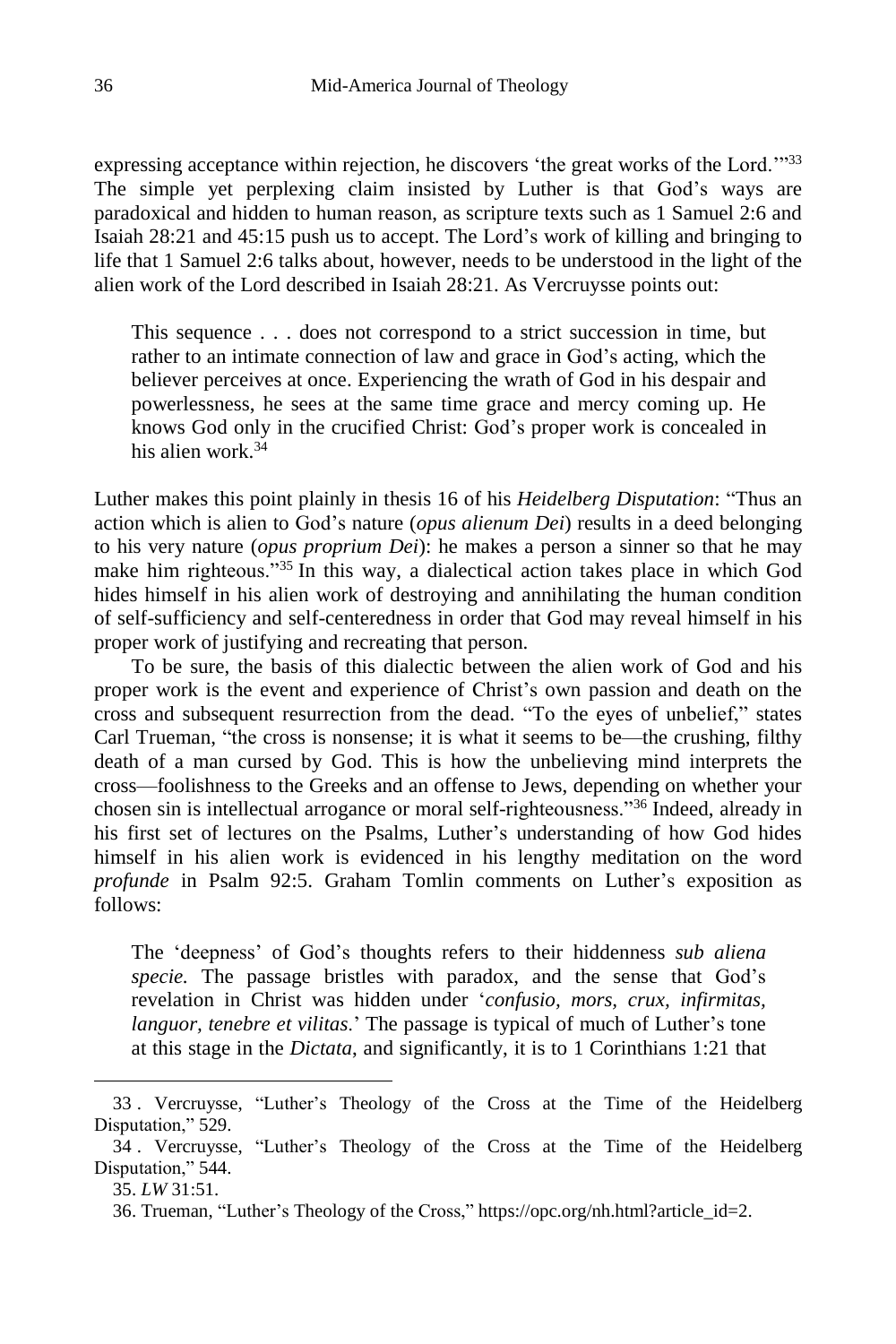Luther turns to express the essence of this paradoxical alien wisdom of  $God.<sup>37</sup>$ 

The apparent *sub contrario* or principle of contrariety is shown supremely in the cross of Christ. God's hiding himself in his alien work takes place precisely in Jesus dying on the cross in apparent weakness and folly, under God's wrath. "The 'theologian of glory,'" writes Alister McGrath, "expects God to be revealed in strength, glory and majesty, and is simply unable to accept the scene of dereliction on the cross as the self-revelation of God."<sup>38</sup> Thus, for Luther, God's hiding himself in his alien work becomes paradigmatic of how God works to achieve the end purpose of his proper work revealed in justification and new creation. For to the natural mind of the theologian of glory, the cross of Christ demonstrates not God's power or God's wisdom but rather his weakness and his foolishness (cf. 1 Cor. 1:21, 25). But God has chosen to operate *sub contrario*, doing the exact opposite of what human beings would expect; he hides himself in weakness and foolishness, and finally, in death itself.

### *3. This revelation is recognized in suffering, not in works.*

The third signature trait of the theology of the cross recognizes that God's revelation in Christ is perceived most fully and deeply in the *crucem et passionem Christi*. The theology of the cross, as we have noted, embraced in part a popular and monastic piety in response against the dominant privatized speculative theology of late medieval scholasticism. It also arose in part as a revolt against the very place where it should have been considered foundational—the medieval penitential system. Whereas Christ's work on the cross should have been the central focus of the penitential system, instead, the focus had become human-centric, that is to say, a matter of what human beings needed to do to procure absolution for their sins. And what qualified someone to receive absolution for sin involved performing such things as acts of contrition, confession, and works of satisfaction. "The cross was diminished still further," writes James Kiecker, "when attrition, a sort of half-hearted sorrow for sin, replaced contrition." Kiecker continues:

It was said that attrition could be elevated to contrition by confession and absolution. For many thoughtless sinners, the way of salvation came down to attrition (vague sorrow for sin), followed by confession and absolution (which mechanically upgraded attrition to contrition), followed by indulgences (which took care of temporal and even eternal punishments).

<sup>37.</sup> Graham Tomlin, *The Power of the Cross; Theology and the Death of Christ in Paul, Luther and Pascal* (Cumbria, United Kingdom: Paternoster Press, 1999), 177. 38. McGrath, *Luther's Theology of the Cross*, 167.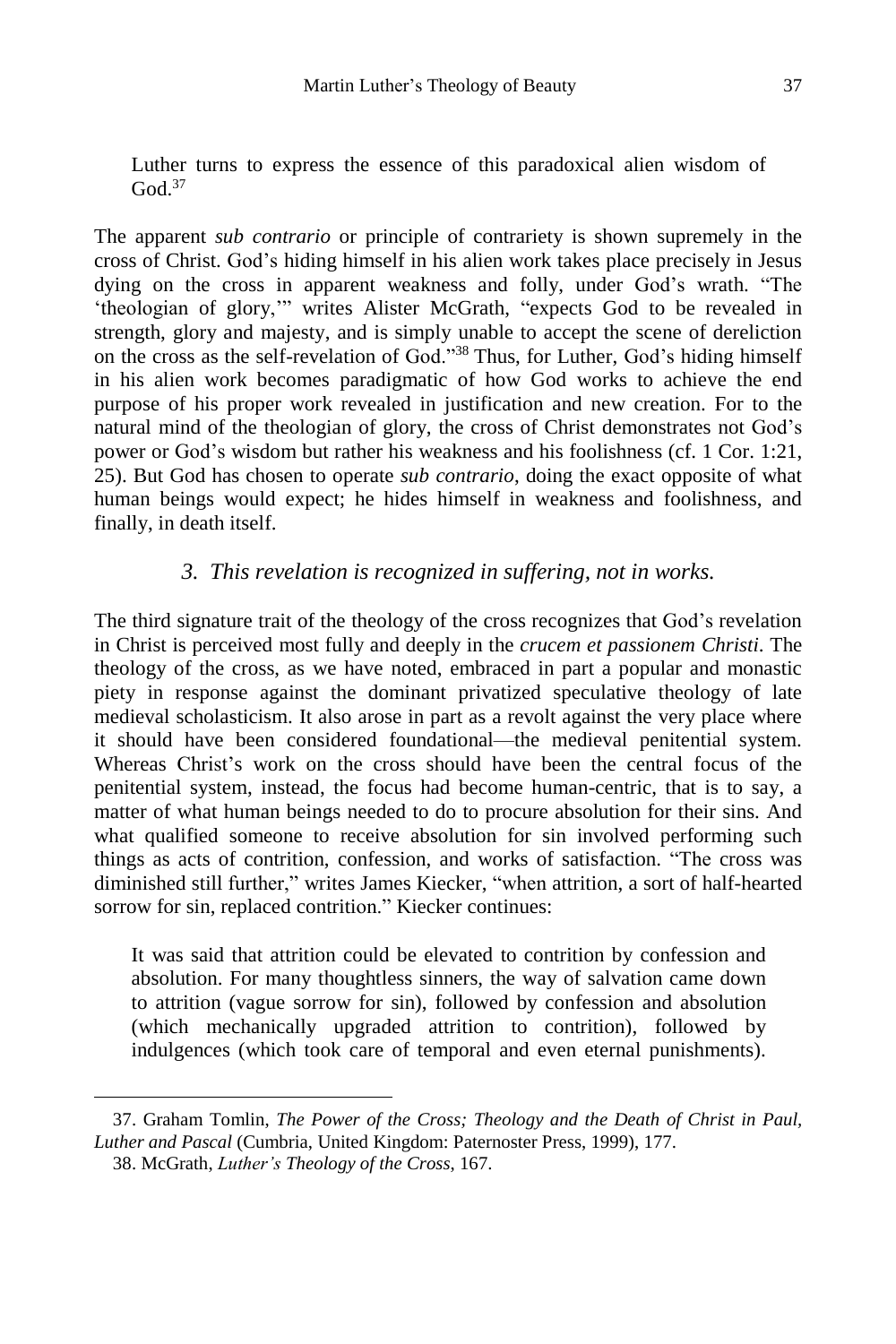This system obviously appealed to everything that was worst in man. The indifferent or self-righteous sinner thrived. The concerned and fearful sinner trembled, since the cross had been squeezed out and he had only his own works on which to rely.<sup>39</sup>

What became paramount for Luther was establishing a proper understanding of what purpose the various acts served that made up the penitential system. As he came to grasp it, this meant turning from a basic reliance on works of satisfaction and associated things one had to perform to receive absolution to a total reliance on Christ's perfect satisfaction on the cross. It was because of his supreme concern to rely solely on the cross of Christ and not in any of our own works, then, that Luther set about to purge the penitential system of its spiritually toxic practices, and especially that of indulgences.

With the above-mentioned thinking having already taken root within the young Augustinian friar, Luther came to see that for the theologian of glory, God is pleased by sincere human effort, namely, the whole nominalist concept of *facere quod in se est*—God grants grace to those who "do what is in them." This theology was predicated on humility being an active virtue in which one could, through striving, increase, or develop. In thesis 16 of the *Heidelberg Disputation,* Luther overturns this, condoning no place at all for doing 'what is in one':

God "gives grace to the humble" [1 Pet. 5:5], and "whoever humbles himself will be exalted" [Matt. 23:12]. The law humbles, grace exalts. The law effects fear and wrath, grace effects hope and mercy. "Through the law comes knowledge of sin" [Rom. 3:20], through knowledge of sin, however, comes humility, and through humility grace is acquired. Thus an action which is alien to God's nature results in a deed belonging to his very nature: he makes a person a sinner so that he may make him righteous.<sup>40</sup>

It is also significant theologically that here Luther brings Christ into the center of his argument for the first time in the *Disputation*. Gerhard Forde explains the tactical rationale involved here:

Yet the theologian of the cross knows that there is nothing to do now but wait upon grace, to recognize that when all the supports have been cut away we can only throw ourselves on the mercy of God in Christ. So . . . the great turn to grace is finally made. . . . When the theologian of glory has finally bottomed out, Christ enters the scene as the bringer of salvation, hope, and resurrection<sup>41</sup>

<sup>39.</sup> Kiecker, "Theologia Crucis et Theologia Gloriae," 181.

<sup>40.</sup> *LW* 31:50–51. See also Posset, *Pater Bernhardus*, 224–226.

<sup>41.</sup> Forde, *On Being a Theologian of the Cross*, 60.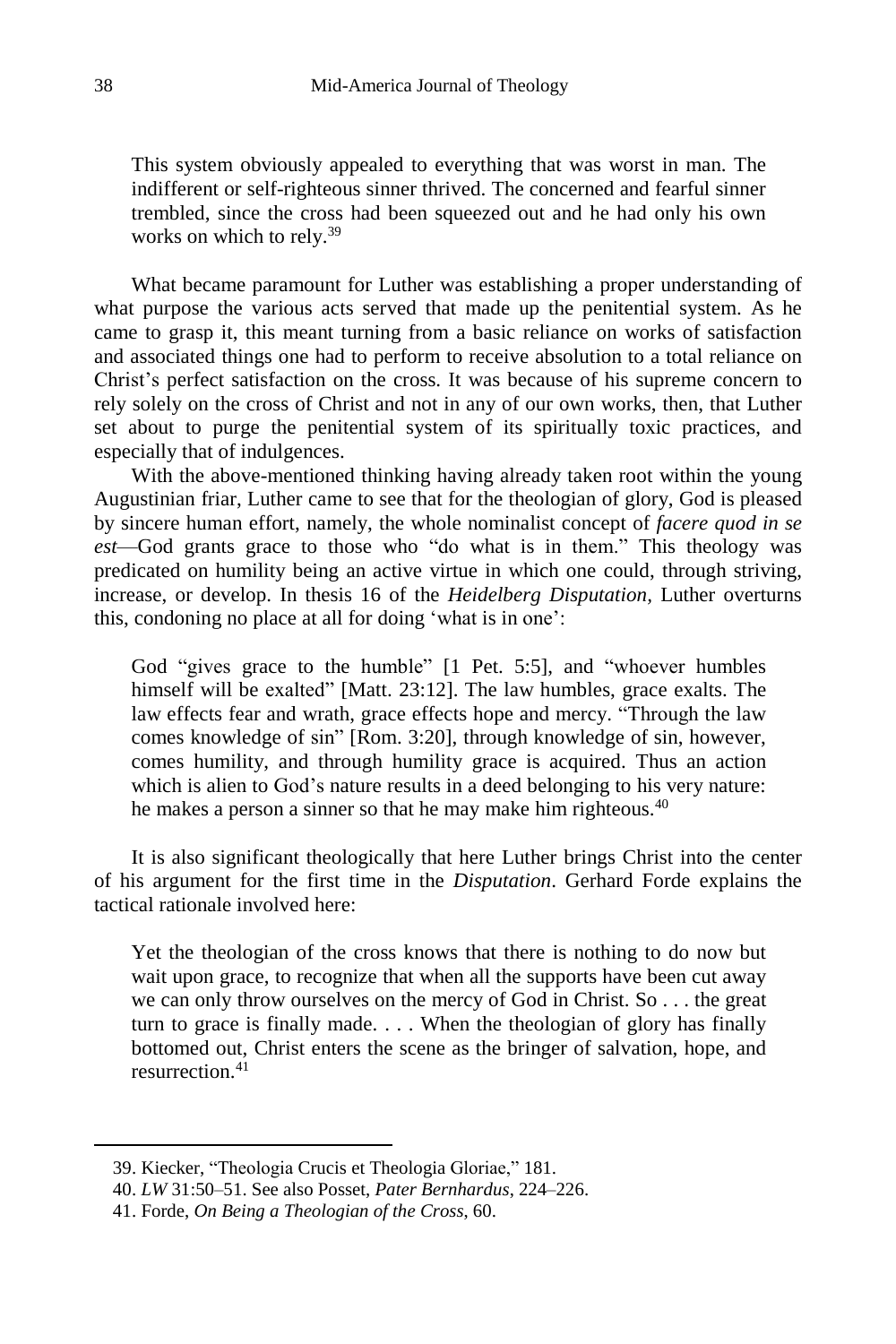For the theologian of the cross, then, what truly and fully pleases God is Jesus, who epitomized perfect obedience to the Father in his suffering, death, and subsequent resurrection. This is no simplistic theodicy being put forward. A theodicy is not even what Luther was proposing. What his theology of the cross does have in view is that God's revelation as perceived in the *crucem et passionem Christi* is where God justifies himself, and the resurrection of Christ is where God vindicates himself. "The *theologia crucis* demands realism about what can be known about God in this world of darkness and sin," writes Alister McGrath. He continues:

Where the unbeliever sees nothing but the helplessness and hopelessness of an abandoned man dying upon a cross, the theologian of the cross (*theologus crucis*) recognizes the veiled—but real!—presence and activity of the 'crucified and hidden God' (*Deus crucifixus et absconditus*), who is not merely present in human suffering, but actively works through it.<sup>42</sup>

In Luther's mind, this meant that we are called not to look straight through the passion and death of Christ on the cross to something else beyond it, but rather to look straight at it.

Luther expresses this train of thought in theses 19–21 of the *Heidelberg Disputation*, which are rightly considered the keystone of the whole argumentation.<sup>43</sup> Once again, the issue is not "theology" per se but the theologian. How will the theologian see and respond to God's works? Luther thus forces not a doctrinal but existential consideration:

Thesis 19: That person does not deserve to be called a theologian who looks upon the "invisible" things of God as though they were clearly "perceptible in those things which have actually happened."

Thesis 20: He deserves to be called a theologian, however, who comprehends the visible and manifest things of God seen through suffering and the cross.

Thesis 21: A theology of glory calls evil good and good evil. A theology of the cross calls the thing what it actually is.

The plain matter in theses 19–21 revolves around how theologians of glory operate from completely different assumptions than those with which theologians of the cross operate. Citing Romans 1:20, thesis 19 says that right knowledge of God for the theologian of glory is educed from the examinable things of the world. From

<sup>42.</sup> McGrath, *Luther's Theology of the Cross*, 175 (citing WA 1:613, 23–24).

<sup>43.</sup> *LW* 31:52–53.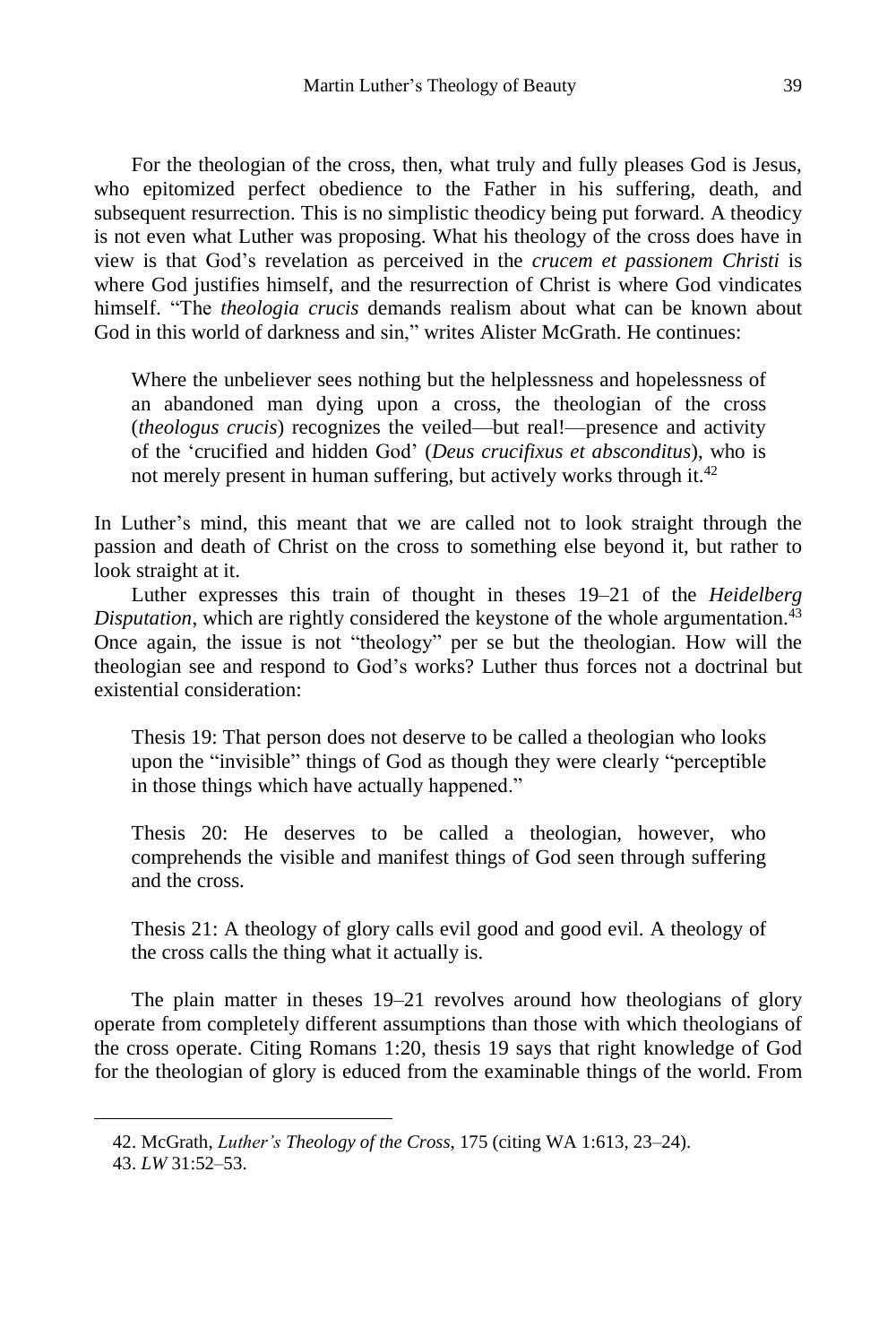such assumptions and by extension, the way to tell if God is pleased or displeased with you is a function of how well the conditions and circumstances of your life are. If things are going well for you, then God is pleased with you because you have evidently pleased him. On the other hand, if things are not going well for you, then evidently, there are things in your life that God is not pleased about, and you must make efforts to rectify these things to better please him. Todd Wilken puts it like this:

The theologian of glory wrongly believes that he can discern God's disposition from the world around him. The god he invents is a god whose disposition can be manipulated with human works. . . . Rather than looking to the circumstances of his life to decipher God's disposition, the theologian of the Cross looks to the suffering and death of Jesus to know God's disposition. Rather than speculating that God must be pleased by human effort, the theologian of the Cross sees in Christ crucified the One who has pleased God once and for all. Life's circumstances, whatever they might be, are now comprehended in the suffering, death and resurrection of Jesus.<sup>44</sup>

From a theology of glory perspective, then, the penitential system predicated on works of satisfaction and associated things one had to perform to receive absolution represents a way for people to avoid truly dying to self with the humility that comes solely from looking to the work of Christ's death on the cross on their behalf. In this view, works of satisfaction and indulgences are the theology of glory's way of shortcircuiting having to undergo God's alien work of judgment and destruction and instead go straight to receiving God's proper work of redemption and peace with God. As we saw earlier, however, God's alien work is precisely that through which he accomplishes his proper work. Indeed, we do exactly right to see our own plight before God in just these terms.

### *4. The God hidden in his revelation is known only by faith.*

The fourth signature trait emphasizes the role that faith plays in perceiving the hiddenness of God's self-revelation both in Christ and the Christian life. At the close of our third point, I spoke of the humility that comes solely from looking to the work of Christ's death on the cross on our behalf. Such humility is critical in bringing a person to the point where he recognizes the futility of his own powers to gain God's favor through his own efforts and apprehend the Christ-event through the eyes of our reason alone. Rather, through the eyes of faith, we come to perceive that in the cross of Christ, the God revealed in his proper work first lies hidden beneath his alien work. Alister McGrath remarks: "Luther's doctrine of faith does not concern a

<sup>44.</sup> Todd Wilken, "The Theology of the Cross: Cross-Shaped Theology," *Issues, Etc. Journal* 2, no. 1 (November 1996), https://www.issuesetcarchive.org/issues\_site/resource/ journals/v2n1wlkn.htm.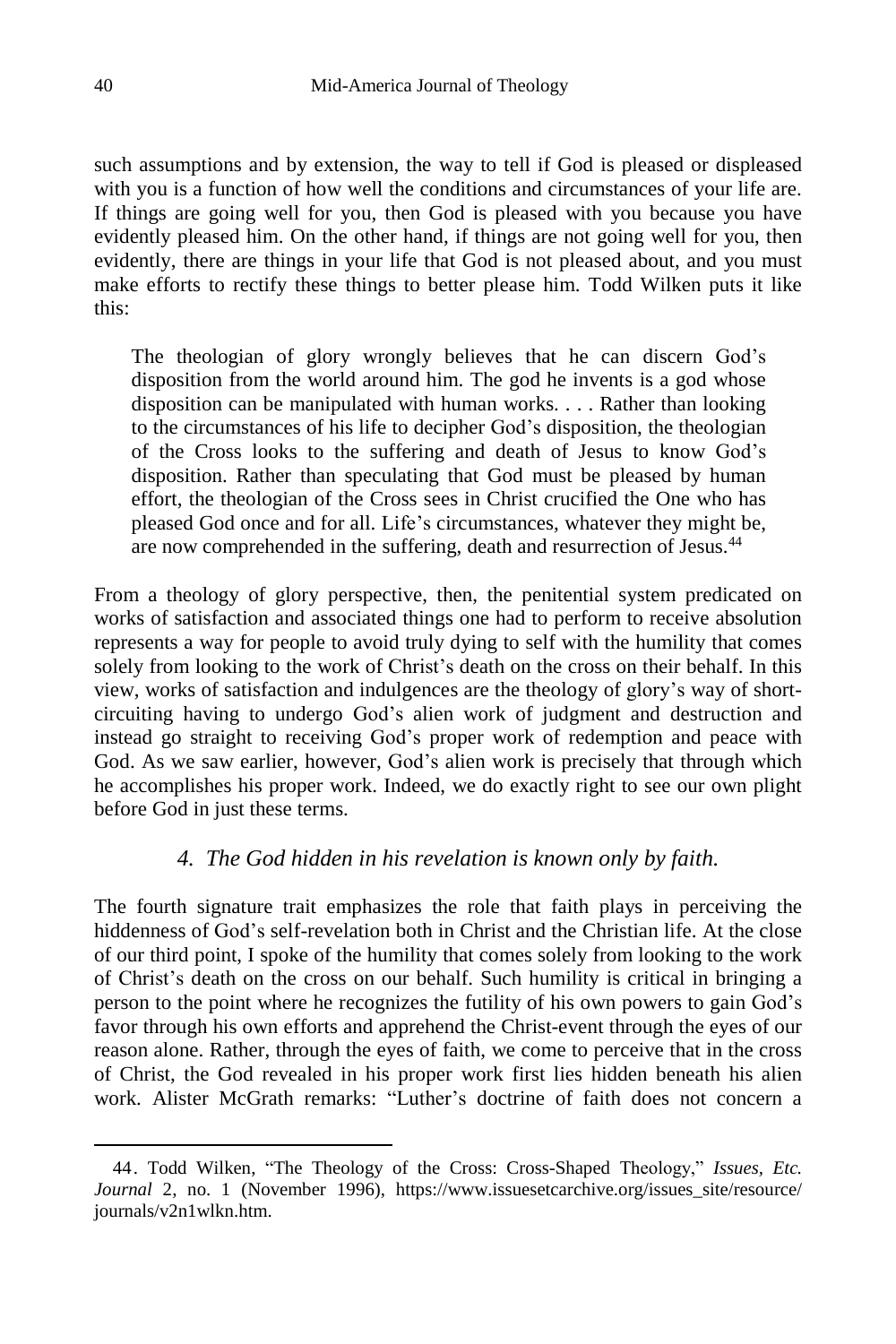hidden metaphysical realm concealed under that of the senses, but concerns the manner in which God is at work in his world, which is crystallized, and focused on the death of Christ on the cross."<sup>45</sup> For the theologian of the cross, faith is neither a native virtue nor a power within a person's heart and mind. Faith, for the theologian of the cross, is a gift of God by the Spirit of God, and that person comes to perceive the work and nature of God who is hidden in his revelation (*Deus absconditus*), namely, the revelation of God in the passion and death of Christ on the cross. Those who perceive that revelation with unbelieving eyes see only the tragic figure of Christ as a good man who dies an unjust death on the cross. But to those with eyes of faith, Christ's suffering and death on the cross is the just means whereby God removes the weight of their sins in complete forgiveness.

Through faith alone, God's proper work is revealed (*Deus revelatus*) in justification and new creation. In other words, the apparent meaning of the Christevent (redemption accomplished), and Christ's work ongoing through the Holy Spirit (redemption applied), can only be known in and through faith. The substance of this thinking is evident in Luther's treatise *On the Bondage of the Will*, written in 1525:

Many things seem, and are, very good to God which seem and are, very bad to us. Thus, afflictions, sorrows, errors, hell, and all God's best works are in the world's eyes very bad and damnable. . . . How things that are bad for us are good in the sight of God is known only to God and to those who see with God's eyes, that is, who have the Spirit.<sup>46</sup>

Luther fully accepts that the dynamic of ongoing salvation necessarily means that the Christian will continue to encounter the hidden God in torments and temptations and even times of deep despair where faith must struggle through to receive the lovingkindness and mercy of God that is revealed in Christ. Reflecting this conviction in *On the Bondage of the Will*, Luther writes:

[Reason] would certainly understand, where it said of God that He hardens none and damns none, but has mercy on all and saves all, so that hell is destroyed, and the fear of death may be put away, and no future punishment need be dreaded! It is along this line that reason storms and contends, in order to clear God of blame, and to vindicate His justice and goodness! But faith and the Spirit judge otherwise, believing that God is good even though he should destroy all men.<sup>47</sup>

<sup>45.</sup> McGrath, L*uther's Theology of the Cross,* 168.

<sup>46.</sup> *WA* 18:708, 37–39; 18:708, 1–3 cited in Grislis, "Martin Luther's View of the Hidden God," 83.

<sup>47.</sup> *WA* 18:708, 4–9 quoted in Grislis, "Martin Luther's View of the Hidden God," 87–88.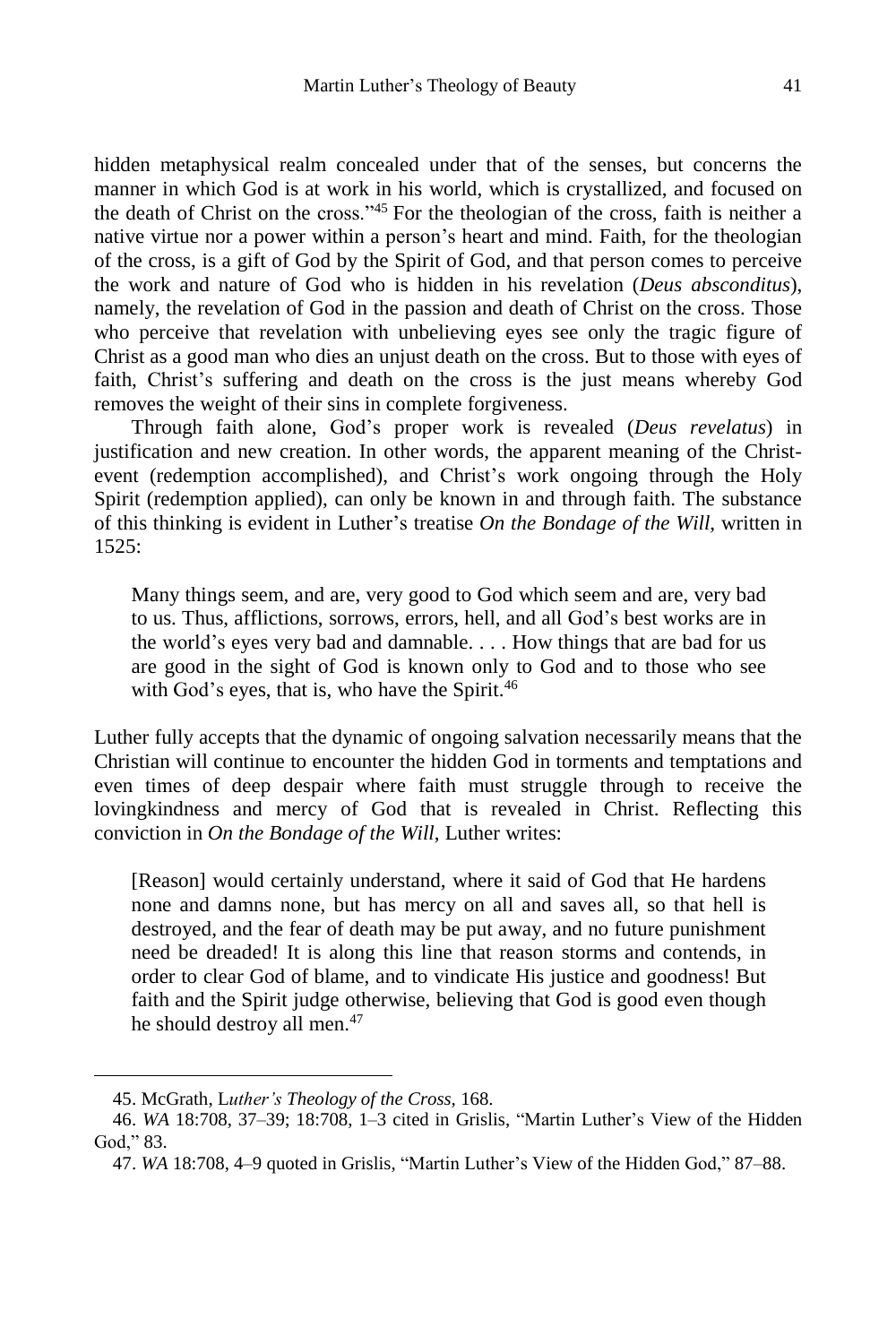Thus, for Luther, a terrific tension remains in the life of the Christian between the death of the old self and the life of one born anew, being both *justus et peccator*. In the death of the old self, one enters into contention, as it were, with God, experiencing the hiddenness of the strange work of God under which the sinner "suffers" through besetting temptations and torments, powerlessness and despair. But in struggling through such suffering in faith, the person born anew by the Holy Spirit comes to experience the revelation of the proper work of God in the acceptance and love of a merciful God in Christ. We can describe the divine action this way: the eyes of faith are eyes regenerated by the Holy Spirit that enable the theologian of the cross "to struggle through to the acceptance and love of what it cannot comprehend. In doing so, faith will find its way to the revealed God in Christ, yet always by way of the *Deus absconditus*." 48

## *5. God is known in the practical thought of suffering the wrath of God.*

The fifth signature trait of the theology of the cross is tightly bound up with the third trait previously discussed. Indeed, as all of these signature traits are integral to what characterizes the theology of the cross, there is no ranking of importance between them, nor is there any order of praxis to them. Luther's main concern in all of this was that the theology of the cross would drive one to be a theologian of the cross, and thus his concern was critically of both existential and salvific importance for those who would be truly Christian. For Luther, God's characteristic manner of dealing with people necessarily involves, by God's own design, knowing God in the practical thought of their suffering his wrath. Graham Tomlin provides a helpful exposition of this point:

Now, this pattern, that God condemns before he saves, *includes* the believer, in that God works in exactly this way to save sinners. Luther, in fact, for the first time introduced the idea of God's proper and alien work in this context. The cross and resurrection are not just the means of salvation, but have become a paradigm of salvation. What God has done to Christ he does to us. The way God treated Christ is the way he treats us. The anguish of the sinner who knows he needs God's help takes on a new significance as the "*crucem et* passionem *Christi*", in other words, it places him at exactly the same point as Christ on the cross, waiting for the deliverance of God. God's salvation works through suffering and death, whether in the cross of Christ or in the crucifixion of the sinner in anguish and despair.<sup>49</sup>

As we established earlier, while what Luther calls God's alien work appears as divine condemnation, it really just serves as essential preparatory work for God's

<sup>48.</sup> Grislis, "Martin Luther's View of the Hidden God," 88.

<sup>49.</sup> Tomlin, *The Power of the* Cross, 172.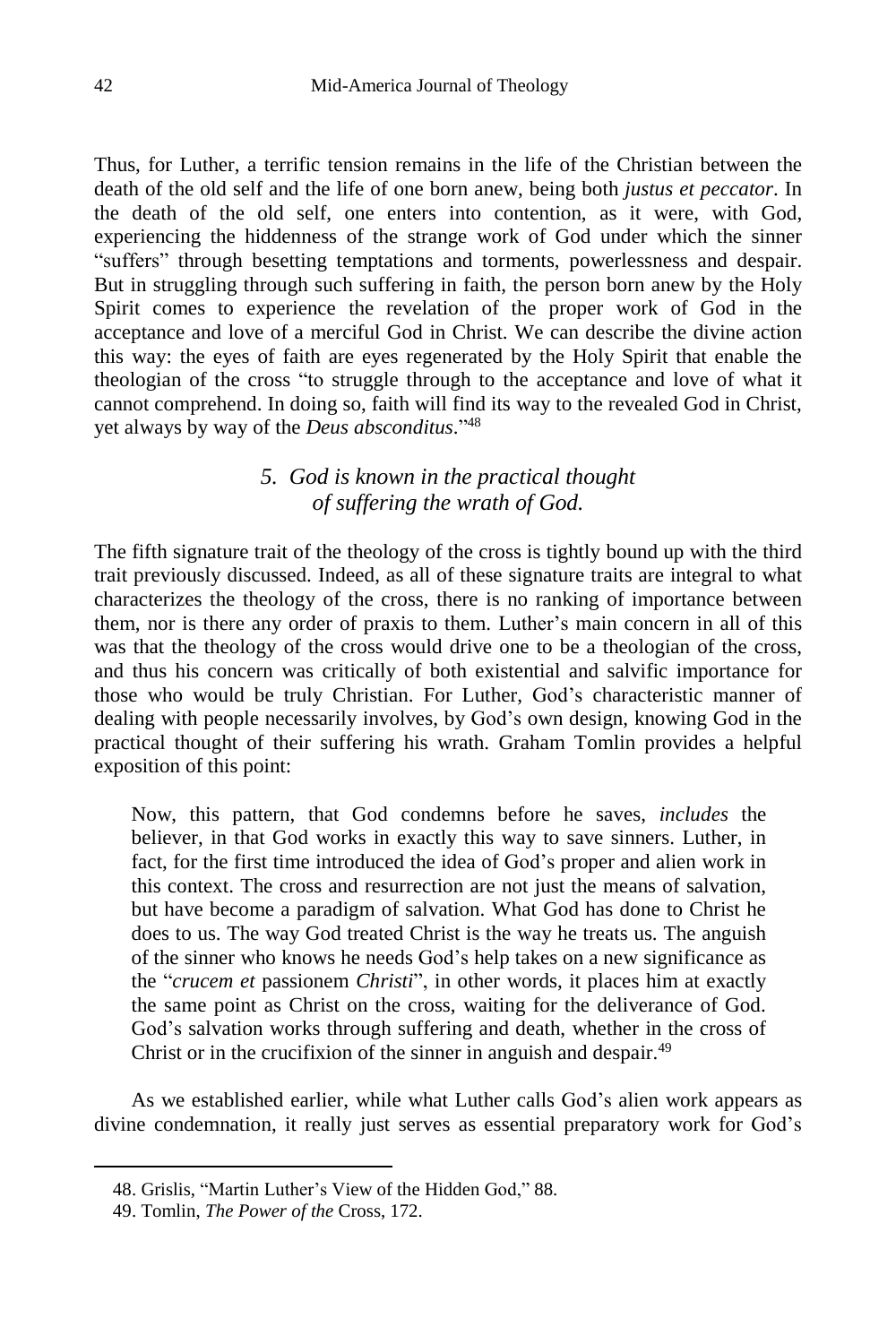proper work of saving through Christ and bestowing the benefits of that very salvation in an ongoing way by his Holy Spirit. True to form, then, the revelation of God's nature and pattern of redemption are discernible—descent and ascent, suffering before glory, condemnation before salvation.

Recall from our discussion earlier that although Luther repudiated certain aspects of the common late medieval practice of meditation on the passion of Christ, there are other aspects of it he sees as spiritually beneficial. The aspects of the practice of meditation on the passion that Luther rejects belong to false meditation, the aspects he commends belong to true meditation. Tomlin lays out two key ways that contrast true meditation from false meditation:<sup>50</sup>

- 1. True meditation on the passion and death of Christ lays the blame for the cross squarely at one's own feet. False meditation seeks to lay the blame for it elsewhere (either on Judas or the Jews).
- 2. True meditation suffers the pain of knowing that one's own sins have crucified Christ. False meditation seeks to avoid suffering by carrying the cross as a charm; simply generates fruitless pity for Christ or thinks it enough to hear mass.

This practice of meditation on the passion contributed to the development of Luther's thinking that God is known in the practical thought of suffering the wrath of God. It is not hard to see where these two strands of theological thinking converge. For the theologian of the cross, the sorrow that true meditation brings one to experience is a sorrow for oneself, not a sorrow for Christ. Likewise, true meditation on Christ's passion and death leads to and evokes deep gratitude for God's merciful lovingkindness, not to a self-centric or nominal performance of the sacraments according to the medieval penitential system.

Throughout his career, Luther continued to value both true meditation and knowing God in the practical thought of suffering his wrath. As time went on, however, the practice of meditation on the passion of Christ in the form of monastic piety matured into calling for meditation on the Word of God. Likewise, knowing God in the practical thought of suffering his wrath matured into knowing the comforting power of God's Word in the midst of the inevitable suffering experienced in the life of the Christian. Such maturation is plainly seen in the *Preface to the Wittenberg Edition of Luther's German Writings*, <sup>51</sup> written in 1539, in which Luther sets out three "rules" for the proper way of studying theology. The proper way to begin any theological reflection is with *oratio* (prayer) in conjunction

<sup>50.</sup> Tomlin, "The Medieval Origins of Luther's Theology of the Cross," 28. Here Tomlin cites *WA* 2:136, 3–10; *WA* 2:136, 15–20; and *WA* 2:136, 21–137:9.

<sup>51.</sup> *LW* 34:280–288.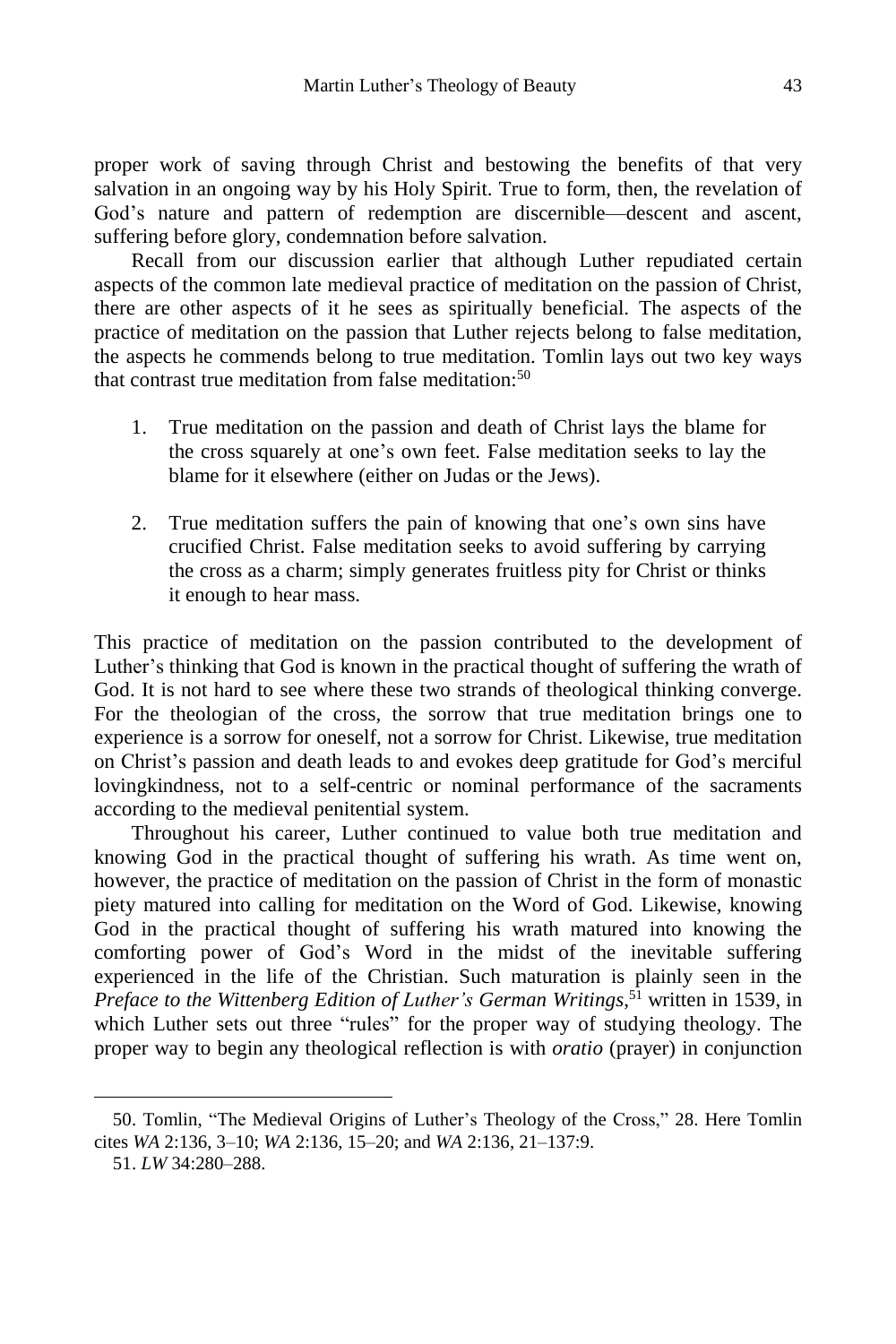with the Holy Scriptures. From this starting point, one moves to *meditatio* (spiritual reflection), which involves meditation on the words of Scripture. And when all this has done its proper work on the would-be theologian, that person encounters and experiences *tentatio* (spiritual trials or assaults—*Anfechtung*). The valuing of both true meditation and knowing God in the practical thought of suffering his wrath is apparent, albeit theologically reworked, in the *Preface*. Relevant for our purposes here are Luther's statements on the second and third above-mentioned rules *meditatio* and *tentatio*:

Secondly, you should meditate, that is, not only in your heart, but also externally, by actually repeating and comparing oral speech and literal words of the book, reading and rereading them with diligent attention and reflection, so that you may see what the Holy Spirit means by them. And take care that you do not grow weary or think that you have done enough when you have read, heard, and spoken them once or twice, and that you then have complete understanding. You will never be a particularly good theologian if you do that, for you will be like untimely fruit which falls to the ground before it is haft ripe. Thus you see in this same Psalm how David constantly boasts that he will talk, meditate, speak, sing, hear, read, by day and night and always, of nothing except God's Word and commandments. God will not give you his Spirit without the external Word; so take your cue from that. His command to write, preach, read, hear, sing, speak, etc., outwardly was not given in vain. Thirdly, there is *tentatio*, *Anfechtung*. This is the touchstone that teaches you not only to know and understand, but also to experience how right, how true, how sweet, how lovely, how mighty, how comforting God's Word is, wisdom beyond all wisdom  $52$ 

We must remember that in Luther's view, God himself is the ultimate source of *Anfechtung*, for *Anfechtung* is integral to the design of how God works to save sinners and continues at work in those whom he loves—he condemns to humble sinners before he justifies to save them and sanctify them. Remarking on the idea of *Anfechtung*, Luther states: "in so far as it takes everything away from us, leaves us nothing but God: it cannot take God away from us, and actually brings him closer to us."<sup>53</sup> Alister McGrath summarizes its significance for Luther's theology of the cross as follows:

Most significantly of all . . . God himself must be recognized as the ultimate source of *Anfechtung*: it is his *opus alienum,* which is intended to destroy man's self-confidence and complacency, and reduce him to a state of utter despair and humiliation, in order that he may finally turn to God, devoid of

<sup>52.</sup> *LW* 34:286–287.

<sup>53.</sup> *WA* 5:165, 39–166:1, quoted in McGrath, *Luther's Theology of the Cross*, 152.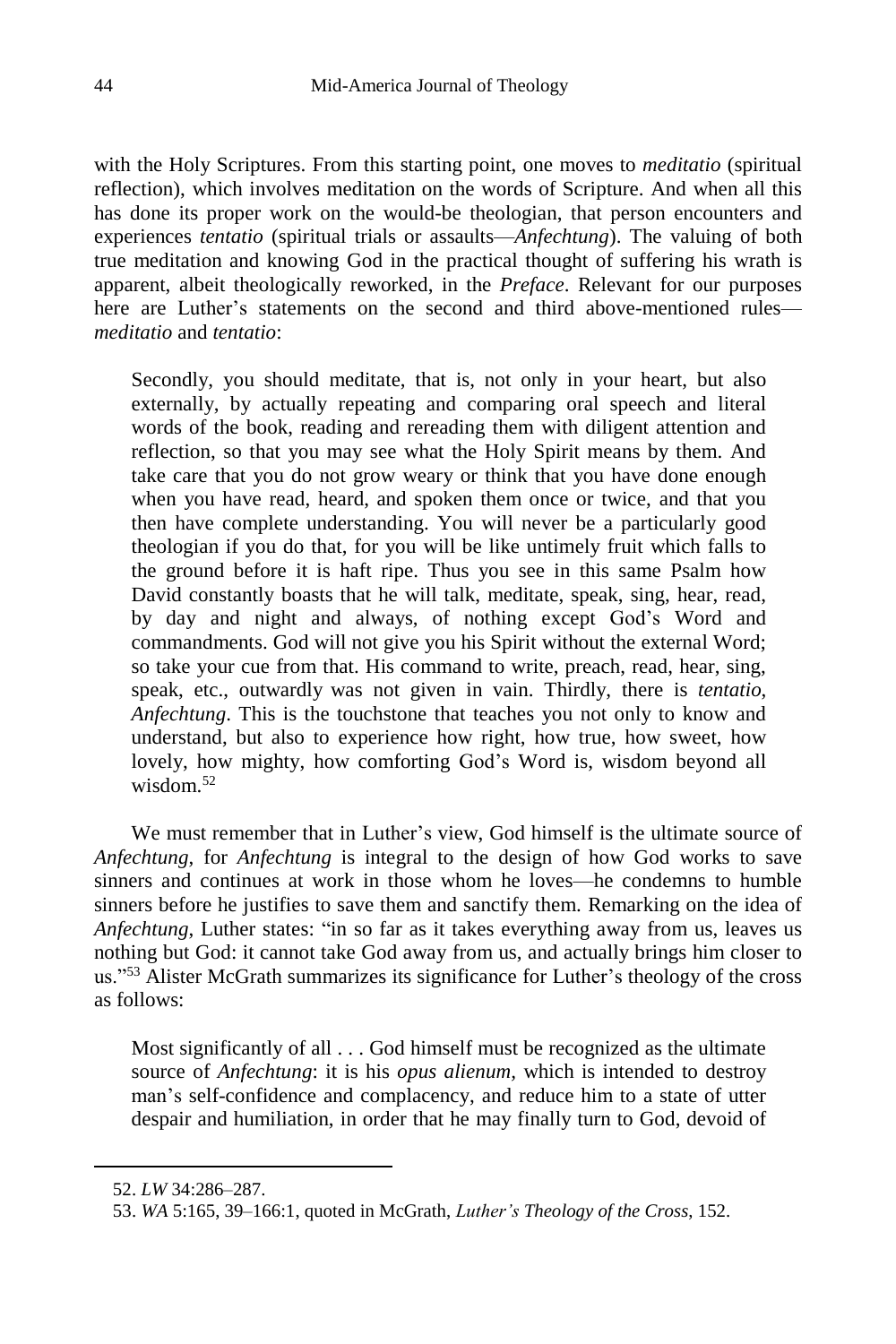all the obstacles to justification which formerly existed. The believer, recognizing the merciful intention which underlies *Anfechtung*, rejoice in such assaults, seeing in them the means by which God indirectly effects and ensures his salvation. 54

By the time Luther presented his exposition of the *theologia crucis* at the Heidelberg disputation, his understanding of the telos of God's merciful intention verges on lyrical as he concludes the *Disputation* with thesis 28, which makes the full transition to God's love: "The love of God does not find, but creates, that which is pleasing to it. The love of man comes into being through that which is pleasing to it." The love born of the cross, says Luther, "flows forth and bestows good. Therefore sinners are 'attractive' because they are loved; they are not loved because they are 'attractive.'"<sup>55</sup> To Luther's point, Mark Mattes writes: "Human love needs an object of beauty to spark it. God's love, in contrast, is inherently creative; it needs no such object. Out of the nothingness of human sin and death, God creates new men and women in Christ, who trust in God's mercy alone. God deems sinners beautiful for Jesus' sake." <sup>56</sup> Out of *this* love, it is sinners, evil persons, fools, and weaklings who are made righteous, good, wise, and strong. Coming to see our sufficiency in Christ is thus something amazingly new—like the beauty of "finding love."

> 4. Luther's Theology of the Cross: A Theological Aesthetic Characterization

Since Luther comes to his understanding of the theology of the cross—really all his theology—through the prism of law and gospel, it radically revised how he understood the nature of beauty. As a consequence of how Luther radically reconceives his view of the nature of beauty, there emerges in his thinking two fundamentally different kinds of aesthetics in the order of the divine economy: (1) the aesthetics constituting God's work of creation fashioned into the cosmos—what Mark Mattes refers to as "creation beauty"—and (2) the aesthetics constituting God's work of redemption—what Mattes refers to as "gospel beauty."<sup>57</sup>

<sup>54.</sup> McGrath, *Luther's Theology of the Cross*, 170–71.

<sup>55.</sup> *LW* 31:57.

<sup>56.</sup> Mark Mattes, "The Aesthetic Beauty of the Gospel," https://www.thegospelcoalition .org/article/aesthetic-beauty-of-gospel.

<sup>57.</sup> The discussion following on creation beauty and gospel beauty draws from Mattes' work in *Martin Luther's Theology of Beauty*.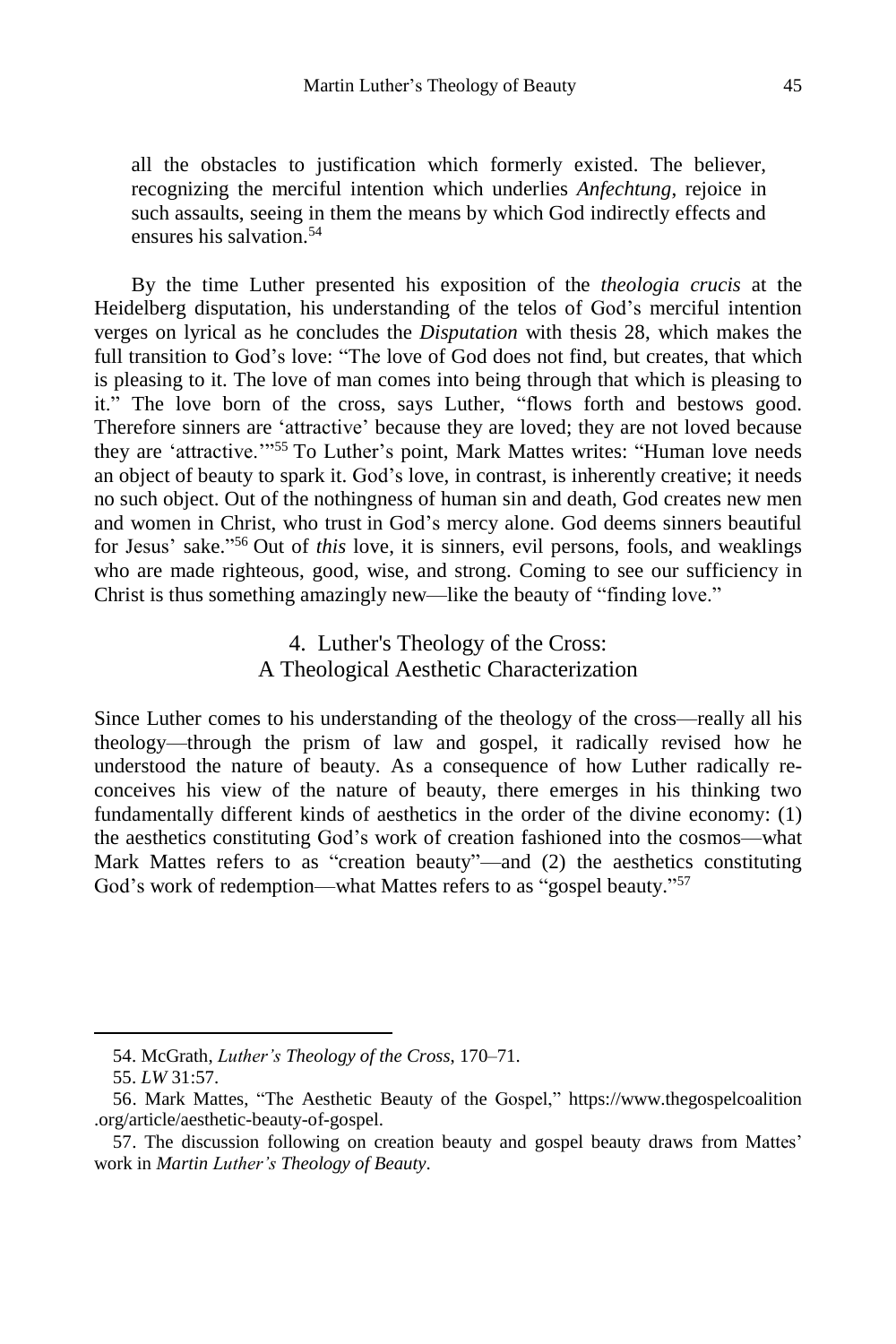#### 4.1. Creation Beauty

Mattes' exploration of Luther's theology ranges widely, and he persuasively shows that "Luther agrees with his medieval forebears that beauty is an attribute of God, appropriated by the Son, and that creation reflects God's beauty."<sup>58</sup> At the same time, Luther's adverse reaction to medieval metaphysics as being a true way to understand the ontology of created reality amounts to his rejecting that the transcendentals of truth, goodness, and beauty apply to the structure of *all* reality. As Mattes' puts it,

For Luther, the chief problem in this way of thinking is that matters like divine goodness and beauty cannot be established on purely metaphysical grounds, independently of Scripture, because outside of Christ they are not certain. . . . Undoubtedly, for Luther goodness and beauty are metaphysically real—God is the most real of all realities—but metaphysics is unable to establish decisively God's goodness and beauty.<sup>59</sup>

This led Luther eventually to reject the notion of *pancalism*, which claimed that all created things to one degree or another are beautiful.<sup>60</sup> On the one hand, Luther affirmed that beauty is an attribute of God, and as such, the beauty of God is reflected in creation itself. On the other hand, he eschews the medieval metaphysical worldview because metaphysics cannot establish decisively God's goodness and beauty. So what Luther rejects is not the medieval metaphysical view of beauty in and of itself. <sup>61</sup> The criteria of beauty formalized by Thomas Aquinas, namely, proportion, clarity, and perfection with completeness, was criteria Luther accepted in reference to the world, that is, creation beauty, but not in reference to gospel beauty,

<sup>58.</sup> Mattes, *Martin Luther's Theology of Beauty*, 70.

<sup>59.</sup> Mattes, *Martin Luther's Theology of Beauty*, 71.

<sup>60.</sup> Mattes, *Martin Luther's Theology of Beauty*, 78–80. Relevant to the point here, Mattes writes in the Introduction that Luther's radically revised view of the nature of beauty, namely, the aesthetics constituting God's work of redemption, "will put Luther at odds with the stance known as 'pancalism'—meaning that *all things* (pan-) to one degree or another are beautiful (*kalos* in Greek)—maintained by many medieval thinkers. We can find hints of such pancalism in Luther at the earliest stage of his career, but as he matures, this view is increasingly challenged. It aids and abets the notion that humans could have something to offer God, but that is nothing other than an illusion. It feeds a cruelty that hammers at people, crushing them with its demands" (p. 11).

<sup>61.</sup> From the patristic era through to the Middle Ages, we find that beauty was on the whole considered a transcendental quality of being, along with truth, goodness, and oneness. This presupposition was commonly held by the ancient and medieval church Fathers and Schoolmen, both Eastern and Western, which they found to be consistent with the Scriptures. Medieval church Fathers and theologians who espoused these qualifications for beauty include Robert Grosseteste (ca. 1175–1253), Bonaventure (1221–74), and Thomas Aquinas; their legacy of theological aesthetics is representative of the kind advanced in the late medieval period, with Aquinas' contribution generally considered the acme of its development.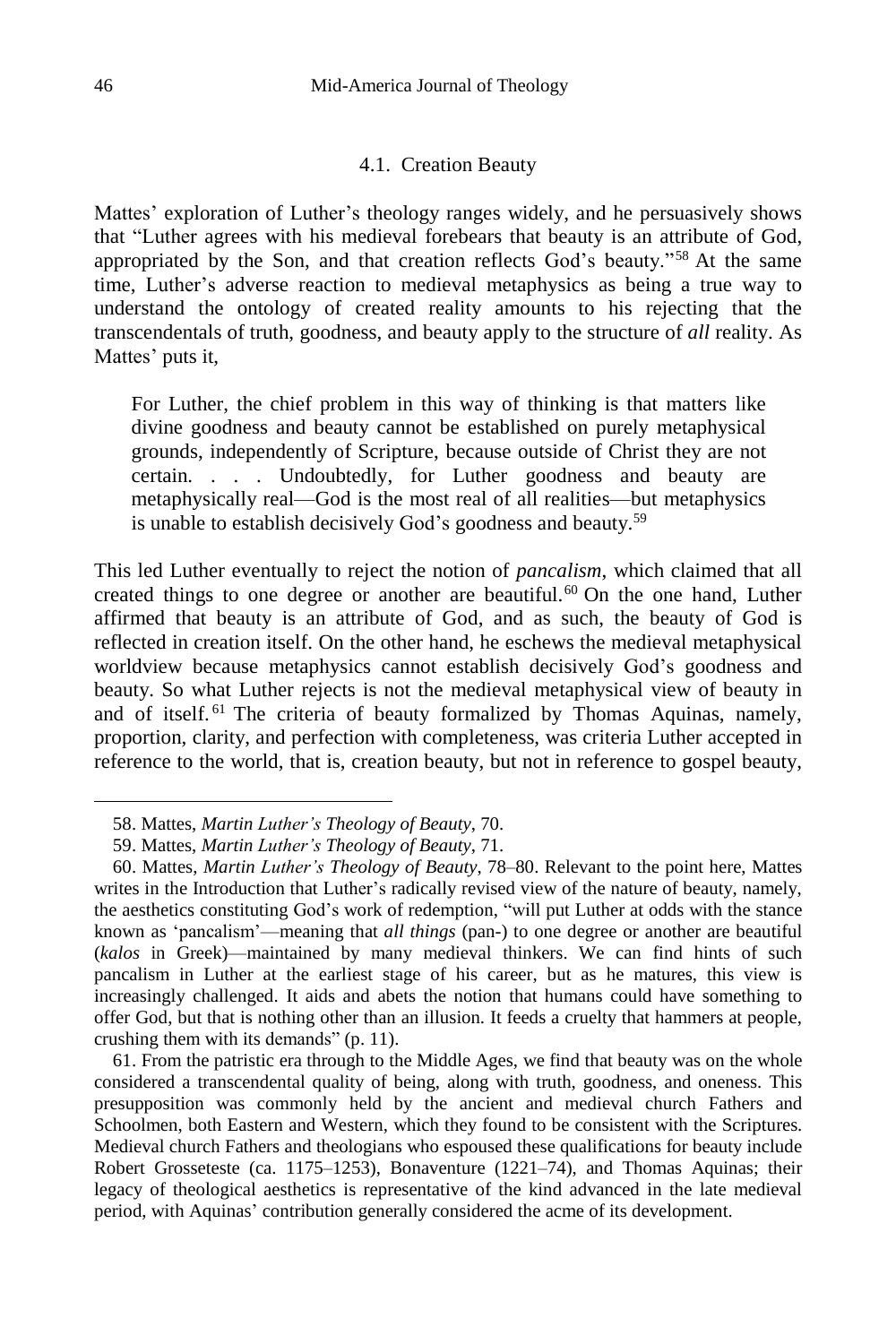which has to do with Christ's identifying himself with sinners in his passion and death on the cross and with God's evaluation of sinful humans. "By no means did Luther reject these three criteria for beauty," writes Mattes, "at least when beauty is seen not with respect to God's evaluation of sinful humans, but instead with respect to the evaluation of beauty as it exists in the world (*coram mundo*)." <sup>62</sup> Given this metaphysical disconnect between creation beauty and gospel beauty, it means that in Luther's view, creation beauty can be said to apply to Adam and Eve before the fall but not after the fall. In point of fact, "these criteria are integral to the Reformer's view of the first humans' original righteousness (*iusticiae originalis*) as he portrayed it in his late *Lectures on Genesis*" (1535–1545). <sup>63</sup> Therefore, before the fall, a theology of glory can be properly said to apply since our primal parents' original state of integrity meant that they had no flaws, no defects, no deformity—in short, no ugliness of any kind. But after the fall, all of what constitutes the image of God in human beings has become radically affected and infected by a condition of depravity, and so the standards by which to assess beauty *coram mundo* no longer apply for they are no longer valid. From a theological aesthetic perspective, then, the theology of glory means no imperfections and the avoidance and eschewing of that which is ugly or entails suffering. All such things representative of the theology of glory comprise the inherent beauty of creation or beauty *coram mundo*. *Not* avoiding or eschewing that which is ugly or entails suffering is representative of the theology of the cross and comprises the beauty of the gospel or beauty *coram Deo*.

#### 4.2. Gospel Beauty

It is the theology of the cross that for Luther now validates gospel beauty, that is, beauty *coram Deo*. "That God has an alien work," writes Mattes, "indeed that God is even *deus absconditus*, as we see in the mature Luther's work—is not incompatible with the assertion that God in his nature is beautiful or good."<sup>64</sup> But beauty *coram Deo* is a hidden beauty and is best understood paradoxically only in virtue of God's revelation as perceived in the *crucem et passionem Christi*. The beauty of God's hiddenness is found in his alien work of bringing sinners to despair of themselves and come to the acute realization that on their own, they truly have nothing to offer God. Mattes frames the point here nicely:

Christ who is beauty itself became ugly by identifying with sinners so that humans made ugly through sin might become beautiful in God's eyes. Thus the theme of beauty is critical if want to understand Luther's conviction that

<sup>62.</sup> Mattes, *Martin Luther's Theology of Beauty*, 91.

<sup>63.</sup> Mattes, *Martin Luther's Theology of Beauty*, 91. Here Mattes cites *LW* 1:164 (*WA* 42:123, 37).

<sup>64.</sup> Mattes, *Martin Luther's Theology of Beauty*, 90.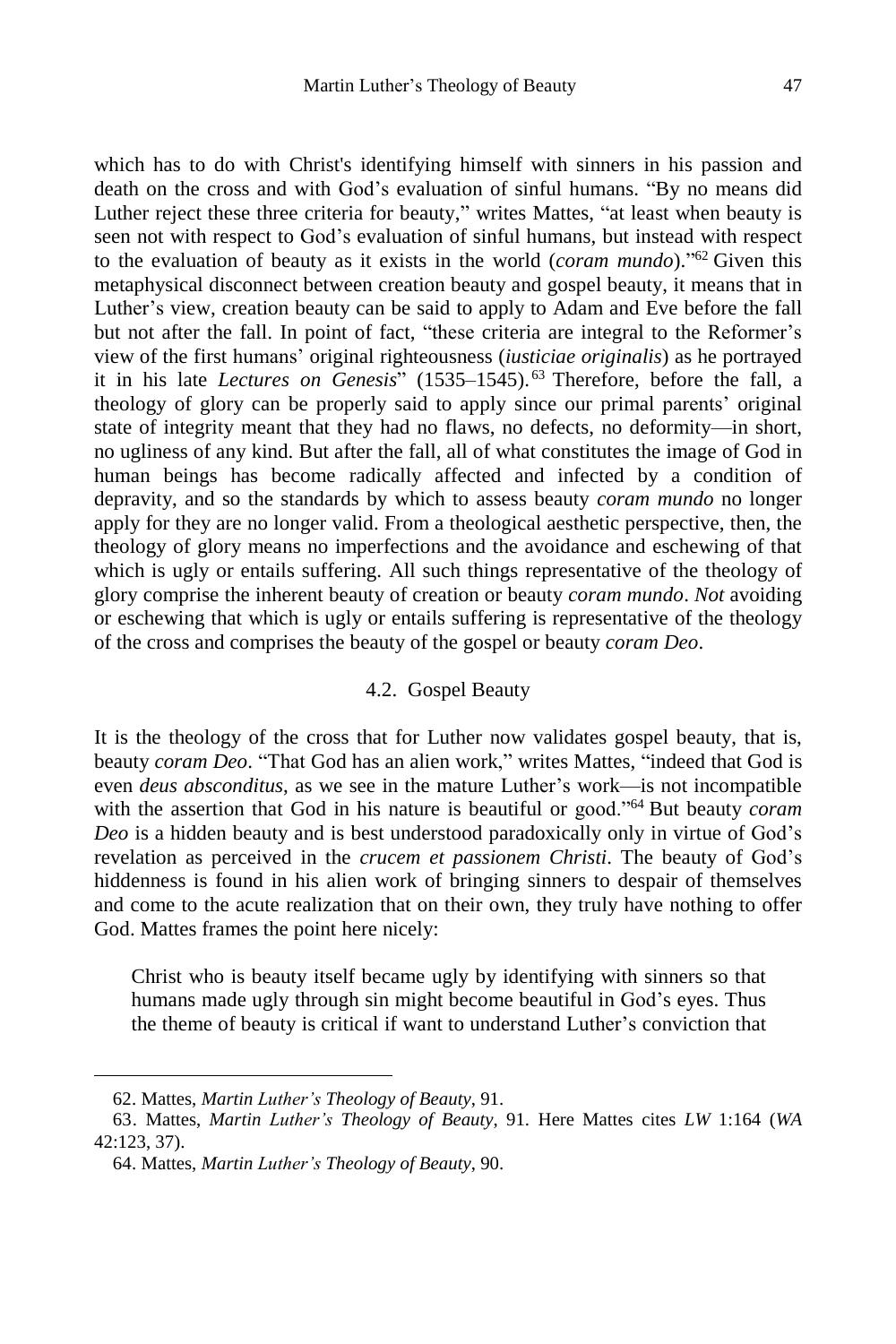justification entails God's alien work (*opus alienum*) of reducing sinners to nothing just so that he might do his proper work (*opus proprium*) of reestablishing them as new creations through faith.<sup>65</sup>

That the alien work of God is a beautiful work even though an alien work is because it brings sinners to relinquish their own self-righteousness and apprehend God's goodness and beauty by faith alone in Christ alone so they may have forgiveness and eternal life. Indeed, only the repentant sinner does not claim any beauty for himself and perceives that it is Christ and Christ alone who is truly beautiful, that becomes justified *coram Deo* and thus beautiful *coram Deo* by a beauty imputed to him by Christ. Yet as we discussed above in the fourth signature trait used to qualify the theology of the cross, Luther would also insist that it is only through the Holy Spirit's enlightenment that sinners can perceive themselves and perceive Christ, respectively, in this way. Moreover, the beauty of Christ is not to be found in his natural, physical human form, that is, in the outward human form that our natural eyes see. According to the portrait of the Servant of the Lord given in Isaiah 53:2, identified with the person of Christ, Luther readily acknowledged that Christ's outward human form was either visually ugly in appearance or that unrepentant sinners can only see him as such.<sup>66</sup> Luther captures the overall idea here in his Commentary on Psalm 45 (1532), stating,

It could perhaps be that some were fairer in form than Christ, for we do not read that the Jews especially admired His form. We are not concerned here with His natural and essential form, but with His spiritual form. That is such that He is simply the fairest in form among the sons of men, so that finally He alone is finely formed [*solus formosus*] and beautiful. All the rest are disfigured, defiled, and corrupted by an evil will, by weakness in their resistance to sin, and by other vices that cling to us by nature. This ugliness of man [*turpitudines*] is not apparent to the eyes; it makes no impression on the eyes, just as spiritual beauty makes no visual impression. Since we are flesh and blood, we are moved only by the substantial form and beauty that the eyes see. If we had spiritual eyes, we could see what a great disgrace it is that man's will should be turned from  $G<sub>od</sub>$  67

For Luther, it is fair to say, the beauty of God is an expression of his righteousness since, in gospel beauty, God's justification of the sinner—the imputation of God's righteousness—amounts to being adorned in the imputed beauty

<sup>65.</sup> Mattes, *Martin Luther's Theology of Beauty*, 91.

<sup>66.</sup> Mattes, *Martin Luther's Theology of Beauty*, 94. Referencing Luther's Commentary on Psalm 45, Mattes cites *LW* 12:208 (*WA* 40/2:487, 9).

<sup>67.</sup> *LW* 12:207 (*WA* 40/2:485, 5–11), quoted in Mattes, *Martin Luther's Theology of Beauty*, 96.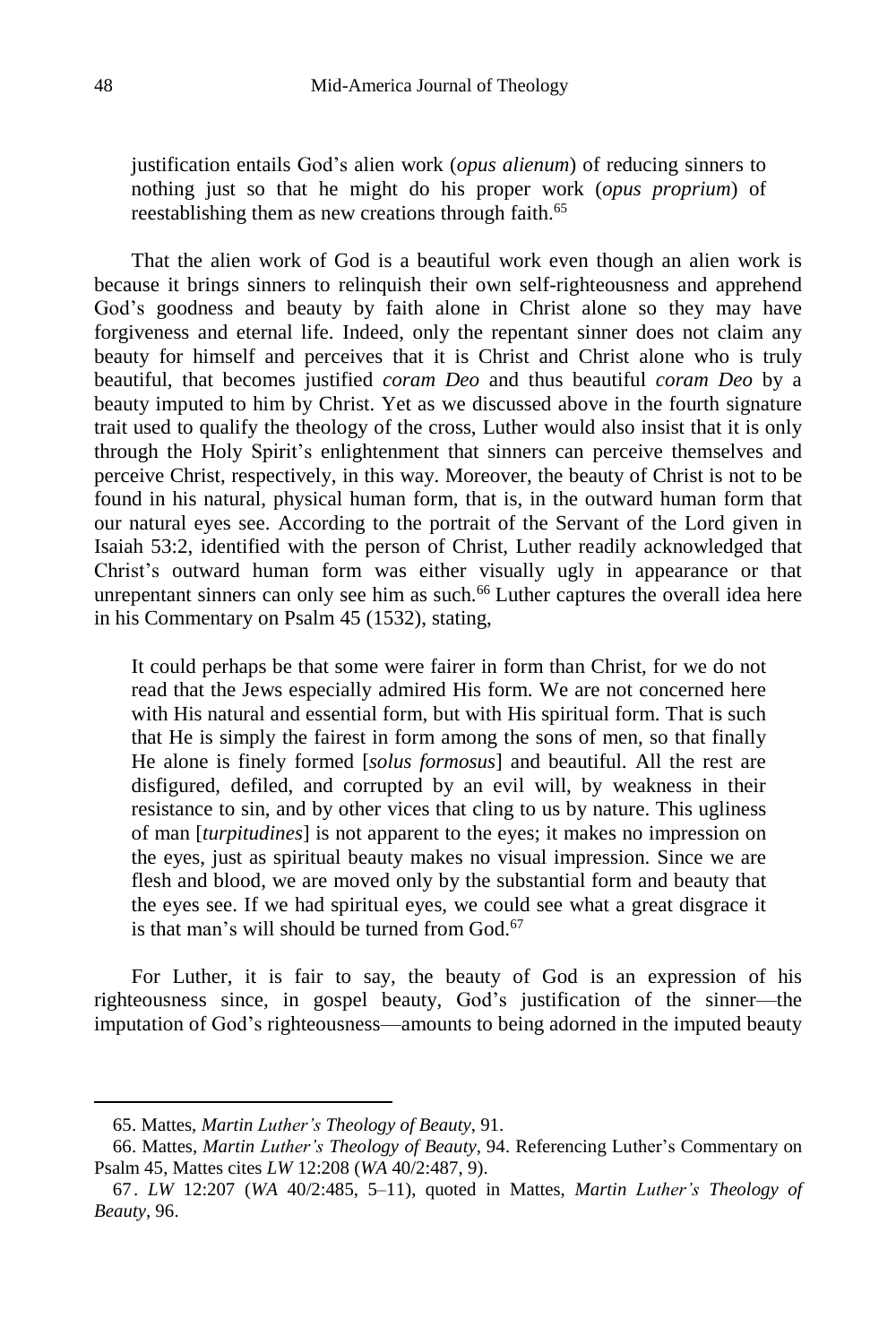of God, the ground and source of which is Christ himself.<sup>68</sup> This recalls how Luther encapsulates thesis 28 of the *Heidelberg Disputation*: "The love of God does not find, but creates, that which is pleasing to it. . . . Therefore sinners are 'attractive' because they are loved; they are not loved because they are 'attractive.'"<sup>69</sup>

What this construal of Luther's theological aesthetic amounts to, then, is that gospel beauty operates at the spiritual level upon sinners and, as such, involves God in his hiddenness doing an alien work upon the sinner. This distinguishes gospel beauty from creation beauty. Unrepentant sinners, however, do not perceive Christ's beauty precisely because they are offended by his embrace of sinners in their ugliness and by the ugliness of the cross itself, which is marked by deformity, darkness, and death.<sup>70</sup> It is these iconic trademarks of the cross of Christ that qualify it as a strange and alien work of God. Only on the basis of Christ and Scripture's witness to Christ can the proper ground of God's goodness and beauty be established. Gospel beauty is thus perceived under the "sign of the opposite" (*sub contrario*), which has nothing to do with how one understands the nature of beauty at the mundane level. As Mattes explains: "In aligning himself with sinners of all sorts, Christ associates with the disproportionate, the dark, and the imperfect, and he himself becomes all this ugliness. Hence, Christ's beauty is one which is 'hidden

<sup>68.</sup> Mattes, *Martin Luther's Theology of Beauty*, 94, writes: "Christians are in no position to claim beauty for themselves; rather, they can claim beauty only as it is *imputed* to them by Christ. These themes are set forth and expanded in the mature Luther's commentaries on various psalms in the 1530s and 1540s. Most importantly, righteousness by faith, in the Reformer's judgment, is simply an expression of God's beauty. God's beauty is an expression of his righteousness. *Coram deo*, justification is beauty and God's imputed beauty (Christ himself) is justification."

<sup>69.</sup> *LW* 31:57. To our point here, Mattes, *Martin Luther's Theology of Beauty*, 99, states: "Defined not by law but by Christ, sinners are deemed beautiful. Perhaps to be consistent, we must say they are simultaneously beautiful and ugly, just as they are *simul iustus et peccator* (simultaneously just and sinful)."

<sup>70.</sup> Relevant to our point here, Mattes, *Martin Luther's Theology of Beauty*, 98, quotes the following portion of Luther's Commentary on Psalm 45, on which Luther expounds in relation to the gospel beauty of Christ and condemned sinners in need of mercy: "The King is hidden under the opposite appearance: in spirit He is more beautiful [*pulcher*] than the sons of men; but in the flesh all the sons of men are more beautiful than He, and only this King is ugly, as He is described in Isaiah 53:2, 3. . . . Therefore we see that delightful and pleasant things are stated of this King in the Psalm, but they are enveloped and overshadowed by the external form of the cross. The world does not possess or admire these gifts; rather it persecutes them because it does not believe. These things are spoken to us, however, to let us know that we have such a king. All men are damned. Their beauty [*pulchritudinem*] is nothing in God's eyes. Their righteousness is sin. Their strength is nothing either. All we do, think, and say by ourselves is damnable and deserving of eternal death. We must be conformed to the image of this King." Mattes cites *LW* 12:208–9 (*WA* 40/2:487, 26–39).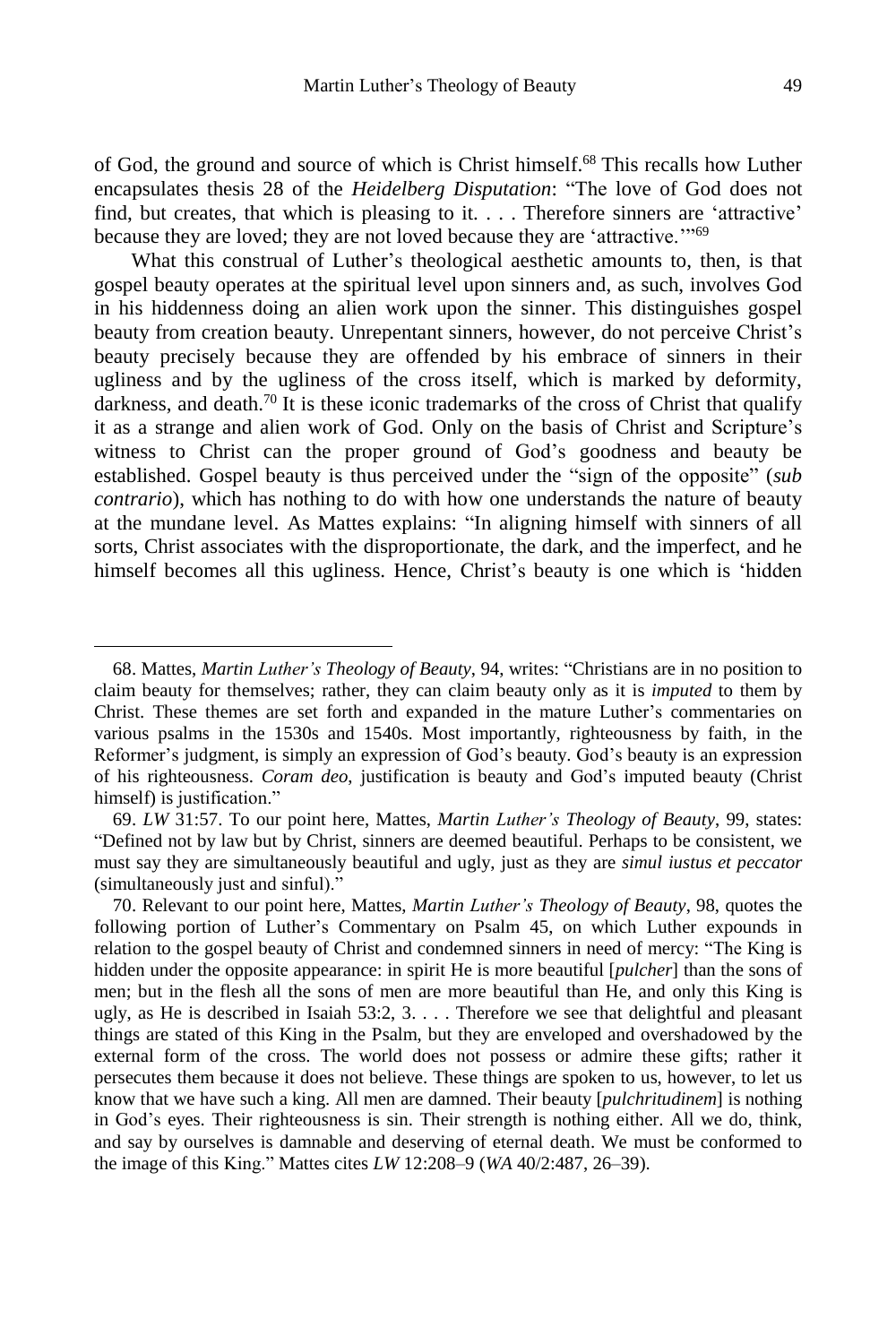under the opposite appearance' (*sub contraria specie*)."<sup>71</sup> What exactly Luther meant by Christ's beauty being a spiritual beauty has everything to do with his identifying and becoming one with "despicable and miserable sinners," and in divine love and mercy for them, dying for them to rescue them out of their sin and misery.<sup>72</sup> Repentant sinners are ashamed of their own ugliness but unreservedly unashamed of the ugliness of the cross, which they recognize as a display of beauty nonpareil and the means by which God beautifies them, so to speak—the beauty of God's grace, the proper work of God.<sup>73</sup> For this reason, writes Mattes: "[R]epentant sinners glory in Christ's beauty, which is his compassion, because they are hungry, even desperate, for God's forgiveness and mercy. Repentant sinners are adorned in Christ's beauty as a gift given externally to them."<sup>74</sup>

72. Mattes, *Martin Luther's Theology of Beauty*, 96, poses and addresses the following questions in reference to Christ's beauty being a spiritual beauty: "But what makes up Christ's beauty? Is it that, unlike sinners, he is truly righteous on the basis of the law? The Reformer does not indicate this. On the contrary, he claims that Christ's beauty is his identifying and becoming one with sinners, all for the sake of helping and saving them. Christ 'did not keep company with the holy, powerful, and wise, but with the despicable and miserable sinners, with those ruined by misfortune, with men weighed down by painful and incurable diseases; these He healed, comforted, raised up, helped. And at last he even died for sinners.'" Mattes quotes Luther's Commentary on Psalm 45 and cites *LW* 12:208 (*WA* 40/2:486, 11–12).

73 . Mattes, *Martin Luther's Theology of Beauty*, 98, quotes the following portion of Luther's Commentary on Psalm 45, on which Luther expounds how being justified by faith is to be made beautiful: "Our beauty [*pulchritudinem*] does not consist in our own virtues nor even in the gifts we have received from God, by which we exercise our virtues and do everything that pertains to the life of the Law. It consists in this, that if we apprehend Christ [*Christum apprehendamus*] and believe in Him, we are truly lovely [*vere formosi*], and Christ looks at that beauty [*decorum*] alone and at nothing besides. Therefore it is nothing to teach that we should try to be beautiful by our own chosen religiousness and our own righteousness. To be sure, among men and at the courts of the wise these things are brilliant, but in God's courts we must have another beauty [*aliam pulchritudinem*]. There this is the one and only beauty [*sola pulchritudo*]—to believe in the Lord Jesus Christ." Mattes cites *LW* 12:280 (*WA* 40/2:583, 19–27).

74. Mattes, *Martin Luther's Theology of Beauty*, 92. Later in his book, Mattes writes: "It is the beauty of grace, the same beauty that the waiting Father gave his prodigal son (Luke 15:11–32) or that Christ gave the woman caught in adultery (John 8:2–11), a beauty based on God claiming sinners as his own, enduring the penalty of death in order to grant sinners new, eternal life, a beauty grounded not in what is lovely or desirable but in the forgiving and rescuing generosity of the one who loves. The outcome of both the prodigal's and the adulteress's desire led to their being crushed. But these sinners are granted pardon and a relationship with their Lord, which reawakens a new hunger, a resituated desire: to hear again and again that they are forgiven and that a new path in life is opened to them ("Go and sin not

<sup>71.</sup> Mattes, *Martin Luther's Theology of Beauty*, 96. Referencing once again Luther's Commentary on Psalm 45, Mattes cites *LW* 12:208 (*WA* 40/2:487, 26). Later in his book, Mattes writes: "God hidden under the 'sign of the opposite' is a strange and oddly beautiful matter because it is a generosity that absorbs the worst that sinners can bring so that sin can be buried in a tomb where no one—especially God—can ever find it. God's beauty precisely is his fidelity and commitment to those enslaved by sin and harassed by the law" (p.164).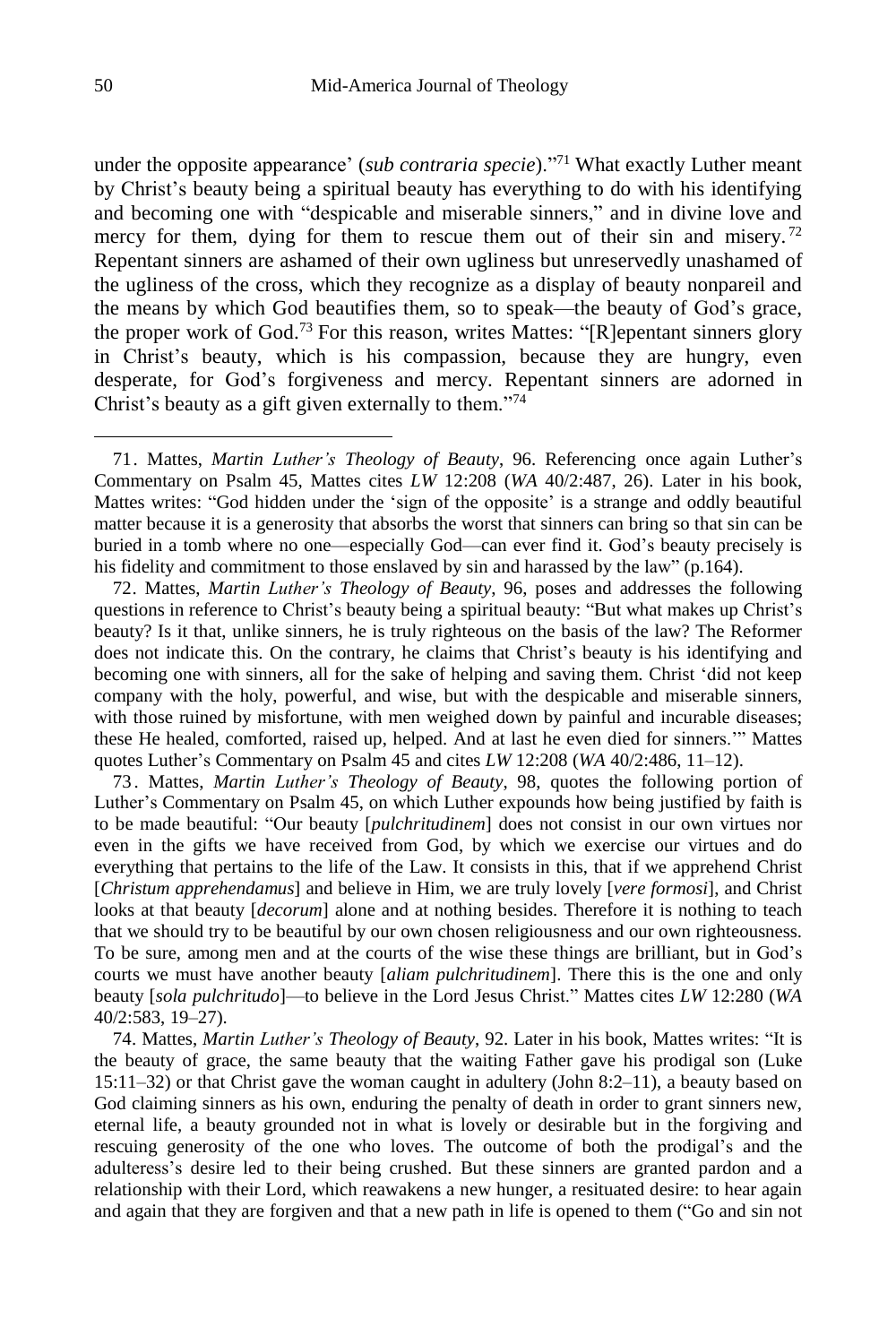# 5. The Beauty of the Theology of the Cross: Re-conceived from the "Hidden" and "Alien" Work of God to a "Theodramatically Fitting" and "Revealed" Work

"Clearly those who are seeking a well-refined theory of the theological aesthetics in Luther will be disappointed," writes Mark Mattes." The Reformer's work in aesthetics tends to be an offshoot of his primary work in Christian doctrine. . . . In spite of its lack of comprehensiveness, there are sufficient family resemblances among the threads of Luther's thought about beauty from which we can feel and see its texture"<sup>75</sup> The basic problem as regards the theological aesthetic conception of Luther's theology of the cross, however, is more than that a well-refined theory of Luther's theological aesthetic is not proposed, but that a biblically-grounded concept of beauty itself is not adequately identified. I will set forth elements of Luther's theology of the cross from a theological aesthetic point of view. In light of that, I will present a brief case for a biblically-grounded concept of beauty, which I will reference in applying aesthetic criticism to Luther's theology of the cross, pointing out elements in his view that I take issue with and ones that I am in concord with.

While it is true that the Scriptures, for their part, nowhere either explicitly justify beauty or explain the principles of beauty, it is nonetheless necessary to set out key definitions and concepts concerning beauty in the development or explanation of a theological aesthetic. More formally put, theological aesthetics derives from biblical- and systematic theological work concerning or pertaining to the aesthetic dimension as integral to and as apprehended throughout the canon of Scripture. As I outlined in my book *The Beauty of the Lord: Theology as Aesthetics*, <sup>76</sup> the objective reality of beauty comes from its correspondence to the attributes of God, and it is solely this correspondence that grounds a metaphysical realist view of beauty. The basic position of theological aesthetics, which is that beauty is a communicated property of the external works of God, means that the existence of beautiful things requires, if you will, the existence of a Beautifier. So far, Luther and I are on the same page, at least concerning the beauty of God, as is reflected in creation itself. What becomes problematic theologically is that Luther accepts a parochial concept of beauty stemming out of Thomistic metaphysics (and late medieval generally), which he sees as valid only for the economy of creation but not for the economy of redemption, that is, from the standpoint of the cross. In other words, what Luther grants with his left hand as a valid metaphysical basis for

more"). It is a beauty that confirms their place and status in this world, in spite of the pharisaical quest for purity, or the condemnation of the adversary. It is a beauty that secures the gift of being at home in this world" (p. 164).

<sup>75.</sup> Mattes, *Martin Luther's Theology of Beauty*, 189.

<sup>76.</sup> Jonathan King, *The Beauty of the Lord: Theology as Aesthetics* (Bellingham, WA: Lexham Press, 2018). The remaining discussion that follows draws from this work.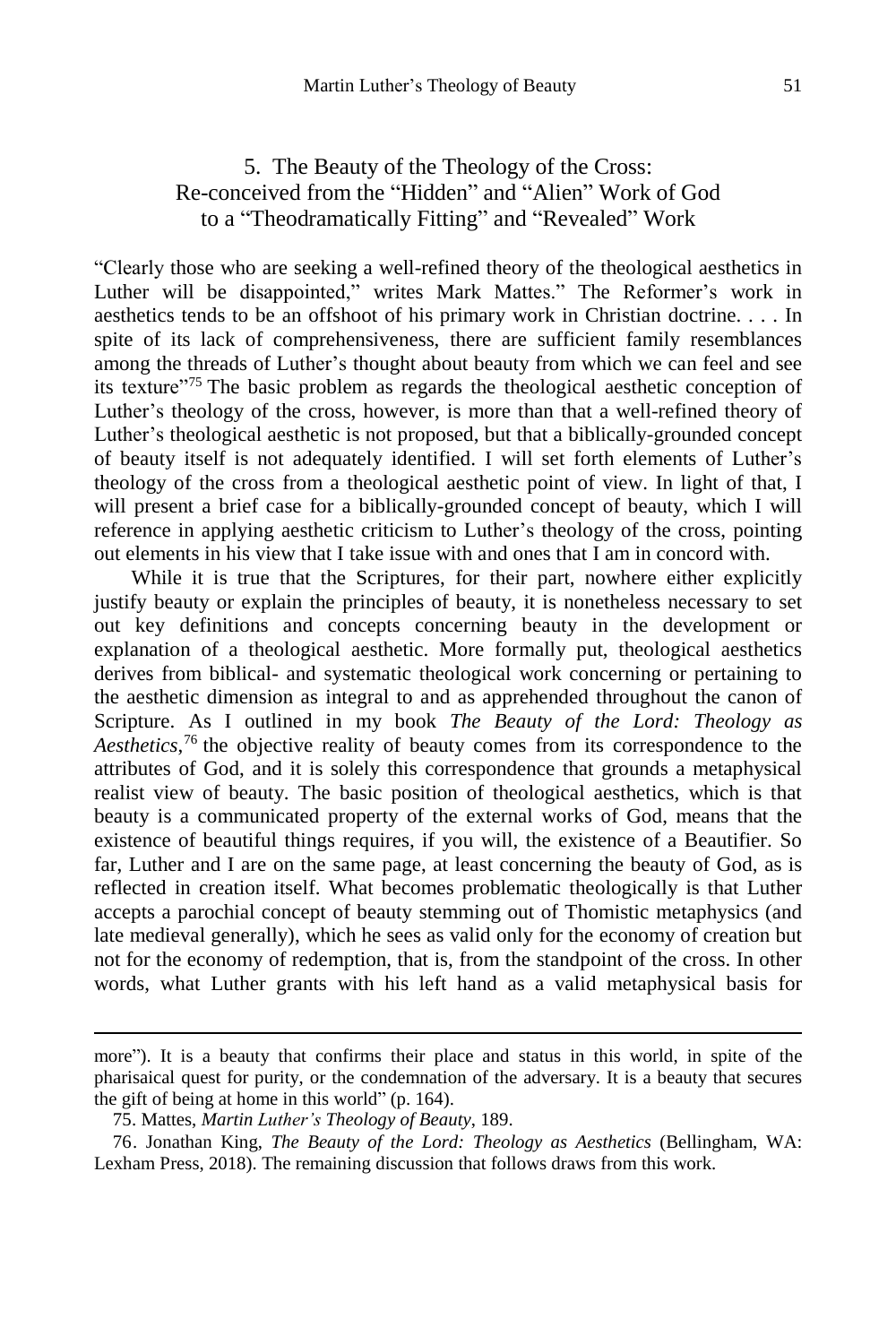creation beauty, he takes away with his right hand in pronouncing it as invalid for gospel beauty. This will not do. Why should a cohesive aesthetics fall apart between the economy of creation and that of redemption viewed in light of the cross? To pose the problem another way, if, as Luther himself affirmed, beauty is an attribute of God among all his other attributes, why indict beauty singularly as being metaphysically disparate between the orders of nature (creation) and grace (redemption) and not indict other attributes in this way? With all that in mind, the question posed by that inimitable Swiss Roman Catholic theologian of the 20th century Hans Urs von Balthasar is germane to this proposal: "May it not be that we have a real and inescapable obligation to probe the possibility of there being a genuine relationship between theological beauty and the beauty of the world?"<sup>77</sup>

Although explicit biblical references to the "beauty" of God (or otherwise identifying God specifically in terms of his beauty) are few, verses such as Psalm 27:4; 96:6; 145:5,12; Isaiah 28:5; and 33:17 link directly images of a crown, a diadem, kingdom, and the sanctuary of the Lord to God's beauty. From these texts, a connection is evident between divine beauty and the majesty and glory, the kingship and sovereignty of God. Of consequence here, Bernard Ramm suggests that the royal motif aptly captures the displayed character of God's glory: "If there is a bridge which connects the visible glory of the Lord with his essential being, it is that of the kingship. . . . The royal kingship becomes one of the richest sources of analogies in the OT for the doctrine of God. The *kābôd* of the earthly king becomes the analogue for the *kābôd* of the Lord" (cf. Pss. 22:28; 24:7–10).<sup>78</sup> Terms in Scripture expressive of "beauty," moreover, are also used in a parallel relationship with "glory" (e.g., Ex. 28:2). In short, the beauty of God is most basically associated in Scripture with God's glory. As I argue for in *The Beauty of the Lord*, God's glory refers not so much to a specific attribute of God but is the term, that when theologically considered, comprehends all of God's attributes. God's glory, as such, includes beauty as being one of those attributes. God's extrinsic beauty—his beauty *ad extra*—is thus a communicable perfection expressed in his outward works. The theological relation between God's glory and beauty translates as follows: the beauty of God manifested economically is expressed and perceivable *as a quality of* the glory of God inherent in his work of creation, redemption, and consummation. The display of God's glory is thus always beautiful, always entails an aesthetic dimension to it.<sup>79</sup> Contra Luther's view, I submit that the metaphysical basis of both creation beauty and gospel beauty, then, is the glory of God.

<sup>77.</sup> Hans Urs von Balthasar, *The Glory of the Lord: A Theological Aesthetics*. Volume I. Seeing the Form. eds. by Joseph Fessio, S. J. and John Riches, trans. by Erasmo Leiva-Merikakis (San Francisco, CA: Ignatius Press, 1982), 80.

<sup>78.</sup> Bernard Ramm, *Them He Glorified: A Systematic Study of the Doctrine of Glorification* (Grand Rapids: Eerdmans, 1963), 19.

<sup>79.</sup> See *The Beauty of the Lord*, chapter 2, under the discussions in Beauty—A Divine Attribute?; The Relation Between Beauty and God's Glory; and Defining the Relation Between Beauty and God's Glory (pp. 39–52).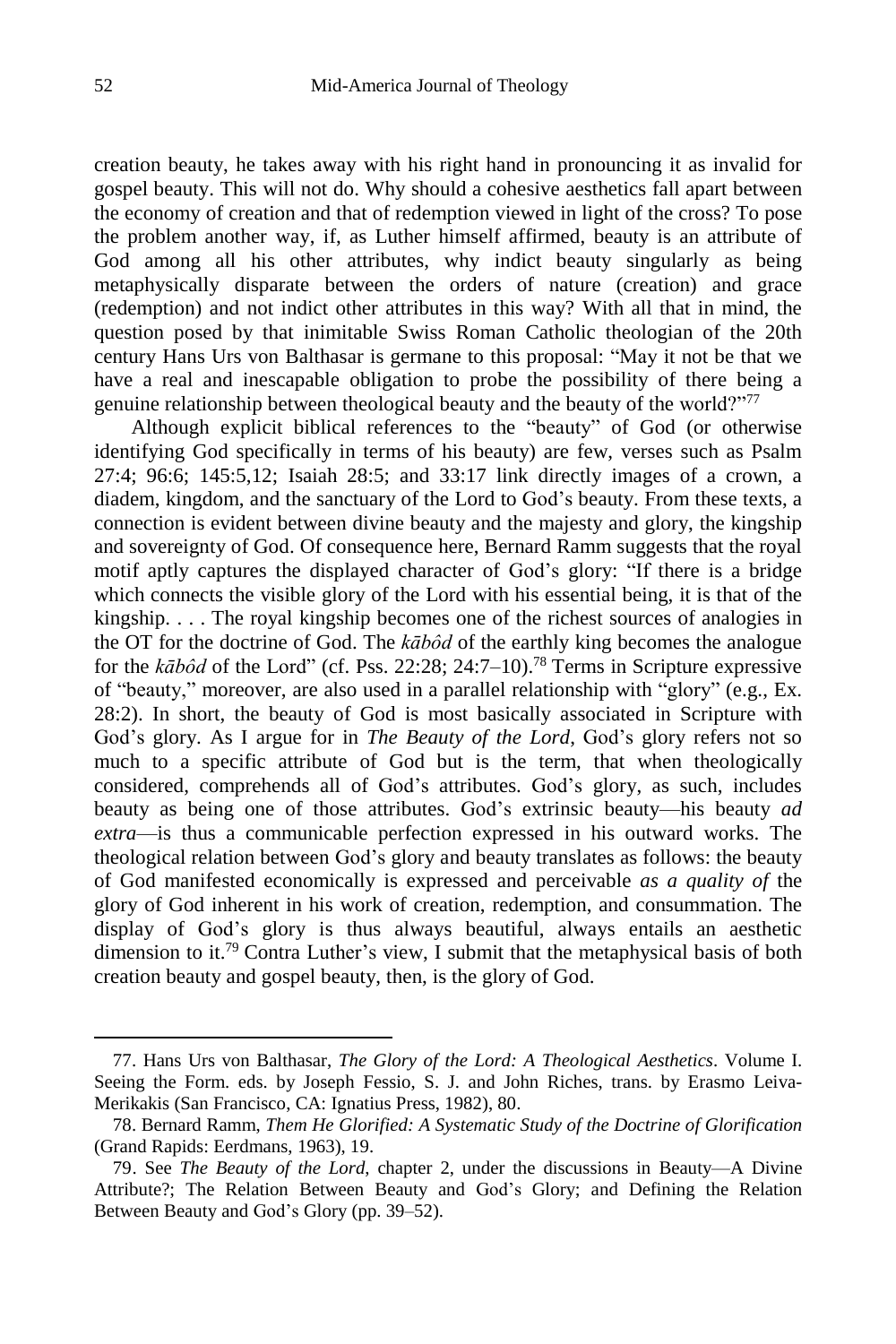As I stated earlier, it is necessary to set out key definitions and concepts concerning beauty in the articulation and advocacy of a cohesive theological aesthetic. I submit that the distinct conceptual content of beauty that applies to the beauty expressed in God's outward works is consonant with a classicist theory of beauty, summarized as follows: Beauty is an intrinsic quality of things that, when perceived, pleases the mind by displaying a certain kind of fittingness. Thus, a realist view of beauty is postulated in which the unique nature of beauty implies objective properties—with such properties themselves able to serve from an *a posteriori* perspective as objective aesthetic criteria. That is to say, beauty is discerned via objective properties such as proportion, unity, variety, symmetry, harmony, intricacy, delicacy, simplicity, or suggestiveness. The recognition of such properties serving from an *a posteriori* perspective as objective aesthetic criteria is beyond enumeration, of course. A judgment of fittingness implies a judgment about the degree to which a thing exhibits beauty and vice versa. As I am applying the term, then, fittingness functions as an overarching term expressive of the full range of aesthetic properties that identify any and all objective characteristics of beauty. Given that beauty is integral to God's essential nature, however, that reality in and of itself does not require that God conform his self-revelation to our this-worldly norms and notions of the beautiful. Keeping that in mind, fundamental to our theological aesthetic is the premise that everything God does is perfectly fitting—and hence beautiful in its God-glorifying nature.<sup>80</sup>

The idea of gospel beauty as derived from Luther's theology of the cross involves a dialectical way of God's working in the fulcrum of Christ and his cross. The dialectic of gospel beauty is between God's alien work in the event and experience of Christ's own passion and death on the cross and God's proper work in Christ's resurrection from the dead and subsequent exaltation. The former represents a hidden beauty because Christ's holy righteousness is "hidden" by the cross; the latter represents a beauty openly revealed because the resurrection of Christ is where God vindicates himself. What I am challenging is the idea that Christ's passion and death on the cross should be considered an alien work of God to be understood from a theological aesthetic perspective as beauty concealed. Rather, I wish to argue that the beauty of Christ's identity—and namely here in the event of Christ crucified— is better described in terms of theodramatic fittingness, and thus as beauty openly revealed. What I mean by "theodramatic fittingness" is Christ's identity in his being and doing as displayed predominantly in his obedient relationship to the Father demonstrated through the experiences of his earthly life.<sup>81</sup> My argument entails that as the incarnate image of God, Christ is the full measure of the image in which

<sup>80.</sup> See *The Beauty of the Lord*, Chapter 1, under the discussion in A Classicist Theory of Beauty (pp. 9–17).

<sup>81.</sup> See *The Beauty of the Lord*, Chapter 2, under the discussion in The Theodramatic Fittingness of the Son as Incarnate Redeemer (pp. 74–83).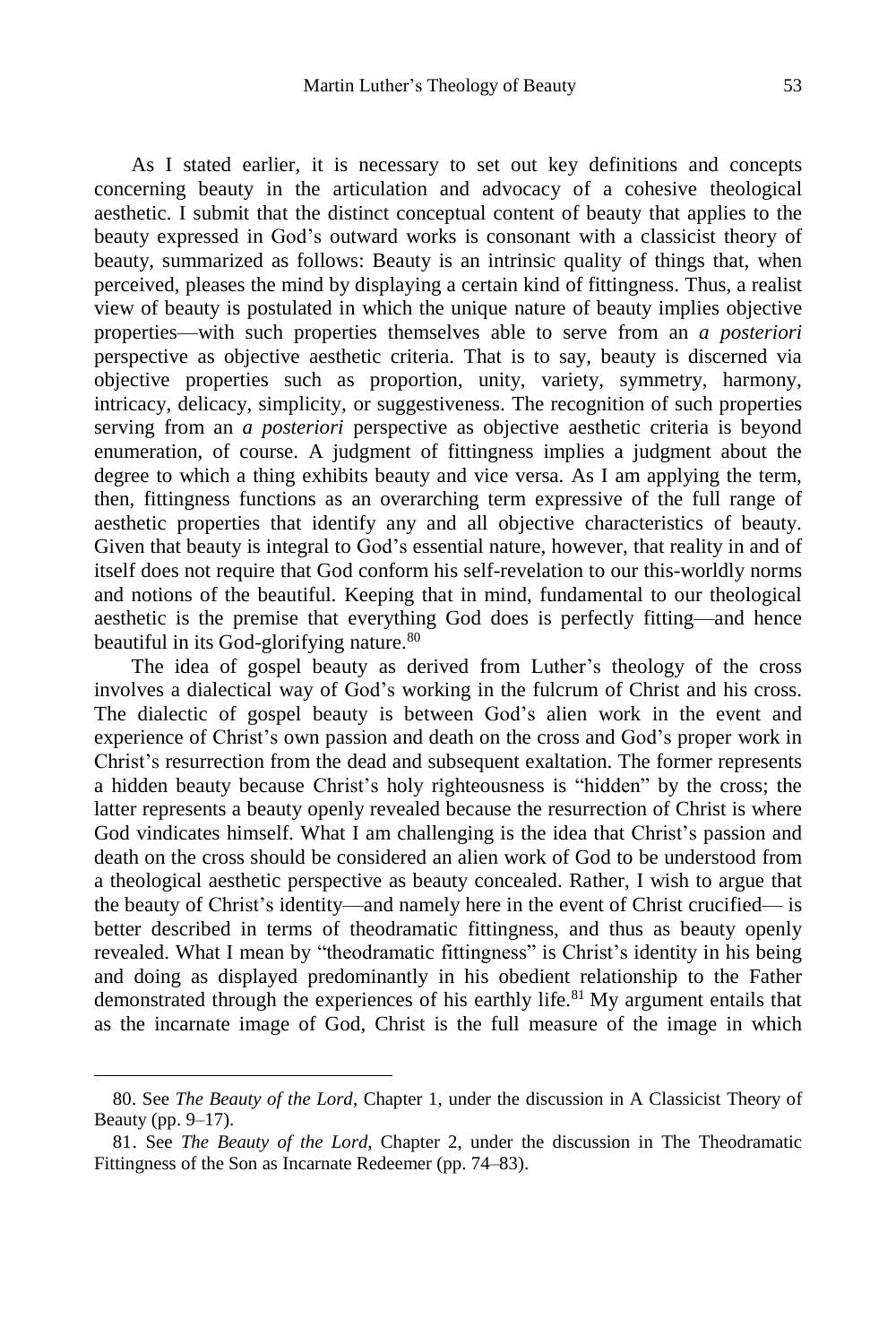humans are created, and thus the full measure of the image-bearing glory inherent in and expressed through his human form. The self-revelatory nature of God's actions in Christ means that the essential nature of God—and thus the glory of God in its beauty—is, in fact, revealed. Christopher Holmes challenges the idea of God's hiddenness, similarly:

If God's glory and majestic splendor is equated with God's propensity for self-giving, then what positive work is left for an account of divine hiddenness? Would it not be better to forsake categories of veiling and unveiling, primary hiddenness and secondary hiddenness, in favor of the glory of God which bespeaks God's propensity for self-giving, for giving himself as he is, a self-giving which includes humanity as the place where God presents himself thus.<sup>82</sup>

It is because the form and content of God's self-revelation in Christ—that is, the character of the Son within the human form of Christ—are perfectly united, that the essential nature of God, and thus the glory of God in its beauty, is truly and fittingly revealed. God's glory in Christ is best appreciated not as hidden by his humanity but as revealed in and through his humanity, "which God includes in himself as the very form of his own self-witness." <sup>83</sup> Therefore, the beauty of Christ is qualified by the theodramatic fittingness that corresponds to the human form his life takes during his earthly career.<sup>84</sup> That human form was in the form of a slave. Christ crucified takes the revelation of his glory to a whole other level because, in this event, the form of his humanity on the cross was literally cruciform—the form that was most fitting as the Sin-bearer of the world. The cruciform of Christ on the cross, perhaps better said, dramatizes the fullness of God's self-giving love and thus magnifies the fullness of his beautiful glory.<sup>85</sup>

#### 6. Concluding Remarks

To conclude, then, a biblically-sound and robust theological aesthetic, as I am arguing the case, starts with beauty as being an attribute of the essential nature of God and expressed as a quality of the glory of God. The glory of God in Christ finds its supreme expression in the event of Christ's atoning work on the cross, dramatizing the fullness of God's self-giving love and thus magnifying the fullness of his beautiful glory. In my proposal, there *are not* two fundamentally different

<sup>82</sup> . Christopher R. J. Holmes, "Disclosure without Reservation: Re-evaluating Divine Hiddenness," *Neue Zeitschrift für systematische Theologie und Religionsphilosophie* 48, no. 3 (2006): 367–80, here 377.

<sup>83.</sup> Holmes, "Disclosure without Reservation," 376.

<sup>84.</sup> See *The Beauty of the Lord*, Chapter 4, under Christ the Form of a Slave, esp. the discussion in The Revealing and Concealing Dialectic of Christ's Glory (pp. 165–72).

<sup>85.</sup> See *The Beauty of the Lord*, Chapter 5, under The Depth of Beauty in the Form of the Cross, esp. the discussion in Christ's Kingly Glory on the Cross (pp. 220–25).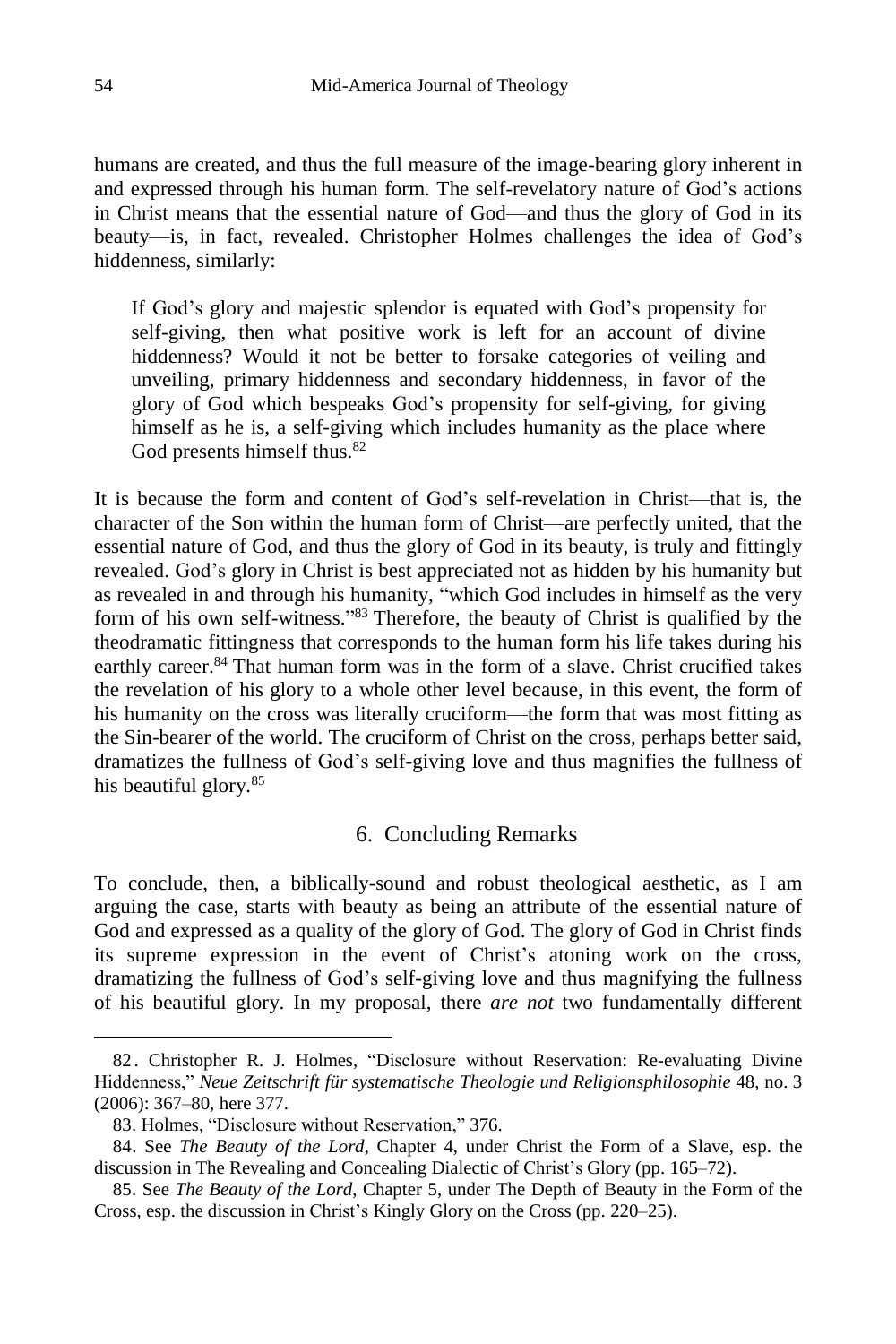kinds of aesthetics in the order of the divine economy—one being the aesthetics constituting God's creational work and the other being the aesthetics constituting God's redemptive work in Christ. In contrast to Luther's bifurcation of divine beauty in terms of so-called creation beauty and gospel beauty, I argue that the external works of God in creation and in redemption are a consistent and unitive expression of the one and the same glory of God according to the outworking of this eternal plan, and as such are a consistent and unitive expression of the one and the same beauty of God. It is theologically incongruous, therefore, to make a distinction between an alien work of God (*opus alienum Dei*) and a proper work of God (*opus proprium Dei*) since, in my view, every work of God is a perfectly fitting expression and revelation of that one and same glory of God. In relation to Luther's theology of the cross, rather than understanding the event of Christ crucified as an alien work of God whose beauty is hidden (*pulchritudo absconditus*), it is better to see the event of Christ crucified as a theodramatically fitting work of God (*opus conveniens*) whose glorious beauty is openly revealed (*pulchritudo revelatus*).

#### 6.1. The Dialectic Reconsidered

This begs the question, though, that if the glorious beauty of Christ crucified was indeed openly revealed, how is it that not everyone perceived it rightly? Scripture's answer to this question is that, indeed, there is a dialectic at work, but it is strictly a pneumatological dialectic, that is, a dialectic of the work of the Holy Spirit. Unlike Luther thought, the dialectic at work is not between that of God doing an alien and concealed work in Christ crucified, and that of God doing a proper and revealed work in Christ's resurrection from the dead and subsequent exaltation. Rather, the glory of God's actions in the event of the cross was glory revealed, not glory concealed. The glory was always openly displayed, just not always perceived by everyone, for that glory is perceived in a dialectic of revealing and concealing. It was the optics given through faith alone that determined whether or not someone rightly perceived Christ in the form of his humanity for who he truly is—Lord and Savior over all (cf. John 9:35–41; Acts 9:1–20). As Hans Urs von Balthasar explains: "If one fails to see the form of Jesus it is not because the objective evidence is insufficient, but because of the guilt of a 'darkness' which does not see, recognize, or receive the Light. . . . Thus the guilt is not excused by the hiddenness; rather, the latter becomes the judgment of guilt. The hiddenness is the objective proof that the guilty have not wanted to see."<sup>86</sup> So while I offer the above-mentioned criticism and my own proposal as a corrective to the theological aesthetics of Luther's theology, I hasten to add that Luther likewise affirmed that the optics given through faith alone determined whether or not someone rightly perceived Christ in the form of his humanity for who he truly is—Lord and Savior over all. As I am arguing, though,

<sup>86.</sup> Balthasar, *The Glory of the Lord*, Volume I, 522.